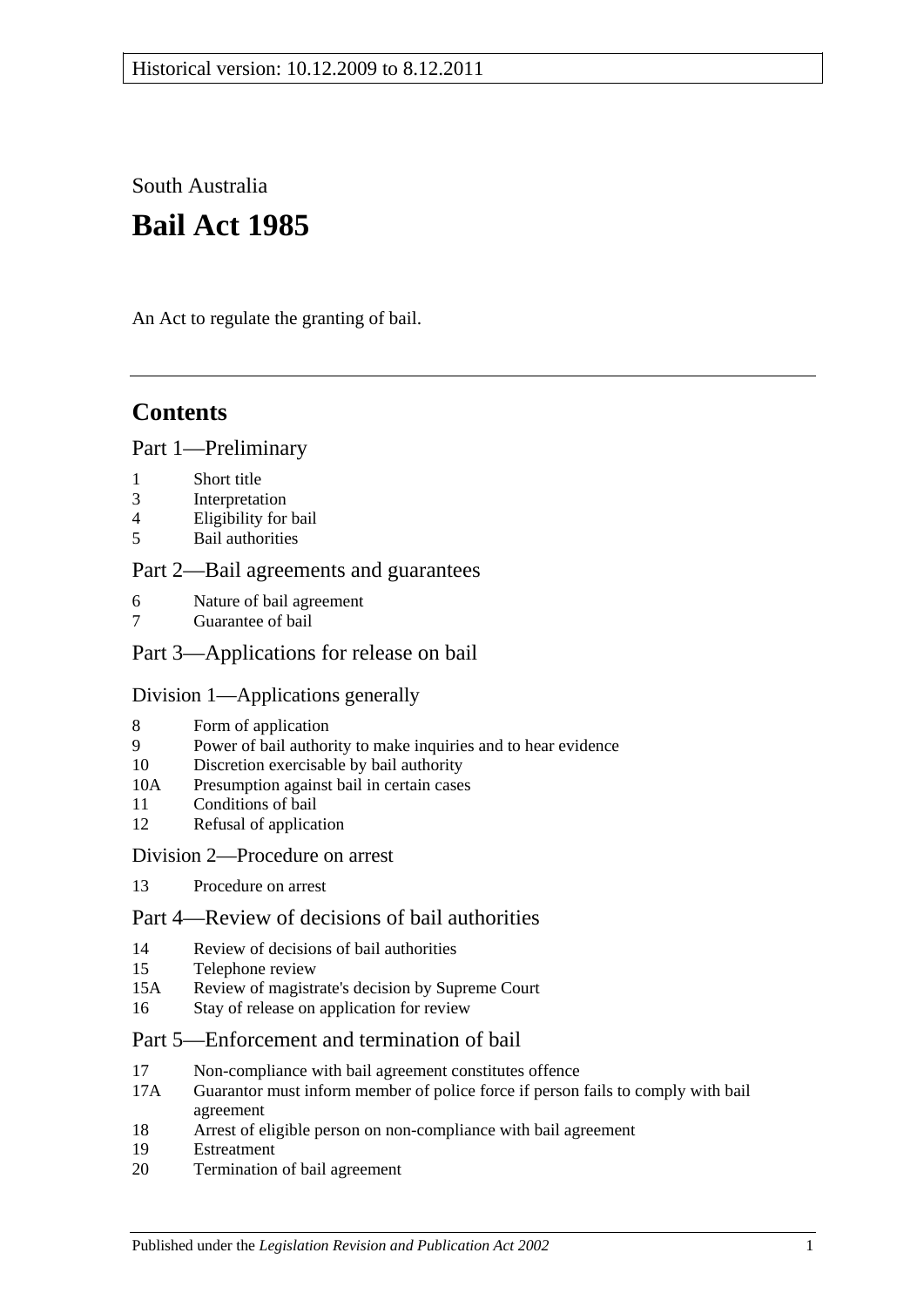#### [Part 6—Miscellaneous](#page-15-2)

- 21 [Evidence](#page-15-3)
- 21A [Applications on behalf of the Crown](#page-15-4)
- 21B [Intervention programs](#page-15-5)
- 21C [Power of delegation—intervention program manager](#page-17-0)
- 22 [False information on bail applications](#page-17-1)
- 23 [Period of release on bail not to count as part of sentence](#page-17-2)
- 24 [Act not to affect provisions relating to restraining orders](#page-17-3)
- 25 [Non-application of 48 Geo. III c. 58 in this State](#page-17-4)
- 26 [Regulations](#page-17-5)

[Legislative history](#page-18-0)

## <span id="page-1-0"></span>**The Parliament of South Australia enacts as follows:**

## **Part 1—Preliminary**

#### <span id="page-1-1"></span>**1—Short title**

This Act may be cited as the *Bail Act 1985*.

#### <span id="page-1-2"></span>**3—Interpretation**

(1) In this Act, unless the contrary intention appears—

*bail authority* means a court or person constituted as a bail authority by or under [section](#page-3-0) 5;

*case manager* means a person responsible for supervision of a person's participation in an intervention program;

*child* means a person who was, on the day on which an offence was allegedly committed by that person, under the age of 18 years;

*community corrections officer* means—

- (a) in relation to a child—an officer or employee of an administrative unit of the Public Service whose duties include the supervision of young offenders in the community;
- (b) in any other case—an officer or employee of an administrative unit of the Public Service whose duties include the supervision of adult offenders in the community;

*eligible person* means a person who is eligible to apply for release on bail under [section](#page-2-0) 4;

*financial condition*, in relation to bail, means a condition requiring an applicant for bail to provide security or obtain guarantees, or requiring a guarantor to provide security; and *non-financial condition* has a correlative meaning;

*guarantee* means an agreement under [section](#page-5-0) 7;

*guarantor* means a person who enters into a guarantee;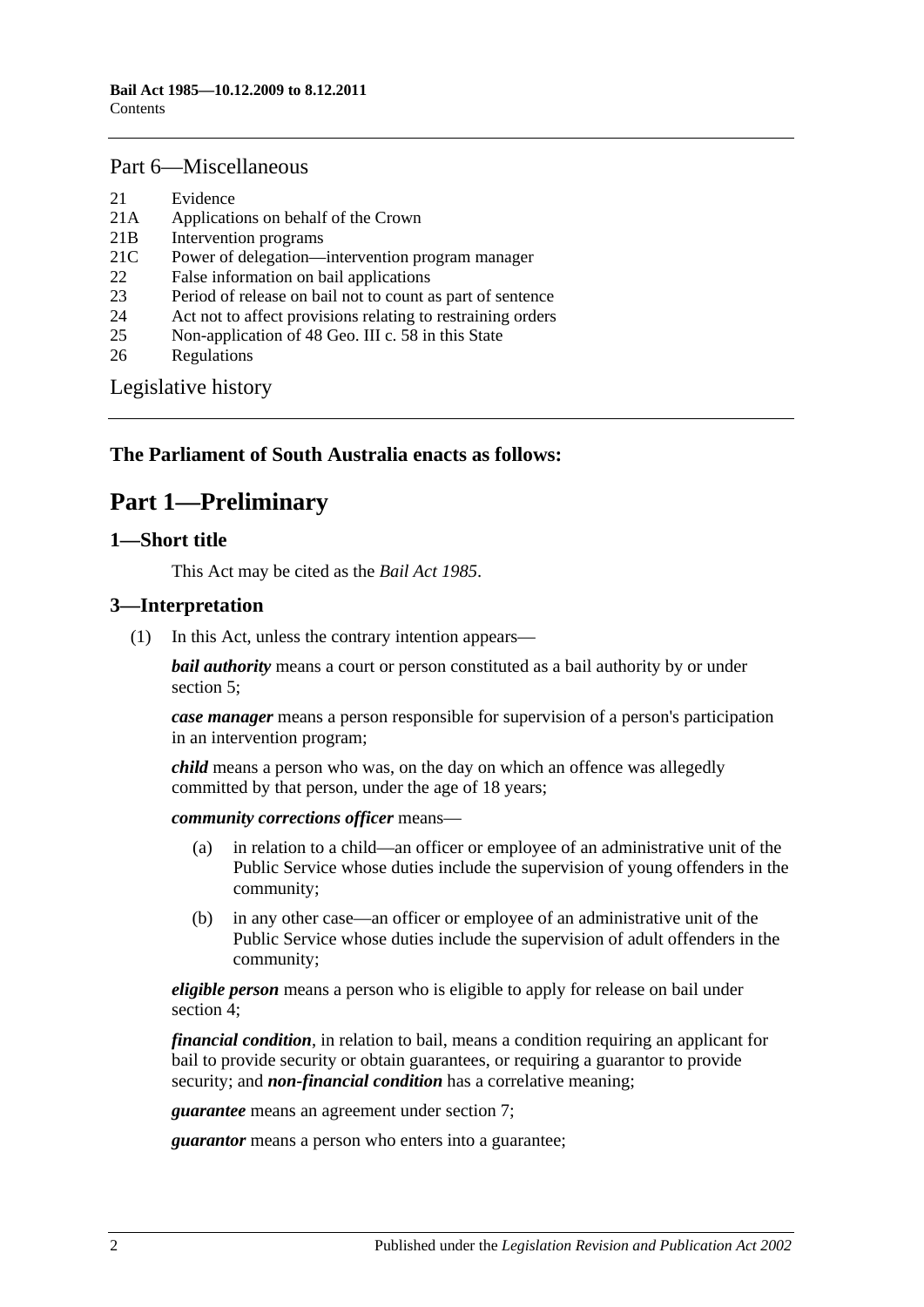*guardian*, in relation to a child, means a parent of the child and any person who is the legal guardian of the child or who has the immediate custody and control of the child;

*intervention program* means a program that provides—

- (a) supervised treatment; or
- (b) supervised rehabilitation; or
- (c) supervised behaviour management; or
- (d) supervised access to support services; or
- (e) a combination of any one or more of the above,

designed to address behavioural problems (including problem gambling), substance abuse or mental impairment;

*intervention program manager* means a person employed by the South Australian Courts Administration Authority to have general oversight of intervention programs and coordinate the implementation of relevant court orders (and includes a delegate of such a person);

*telephone* includes any telecommunication device for the transmission of speech;

*victim*, in relation to an offence, means a person who allegedly suffers injury in consequence of the commission of the offence;

*working day* means any day except a Sunday or other public holiday.

(2) For the purposes of this Act, a person will be taken to have been convicted of an offence if a formal finding of guilt has been made against that person by a court whether or not the court proceeds to record a conviction.

#### <span id="page-2-0"></span>**4—Eligibility for bail**

- (1) The following persons are eligible for release on bail under this Act:
	- (a) a person who has been taken into custody—
		- (i) on a charge of an offence; or
		- (ii) in the case of a child—on suspicion of having committed an offence;
	- (b) a person who has been convicted of an offence but has not been sentenced for that offence;
	- (c) a person who has been convicted of, and sentenced for, an offence but has not exhausted all rights of appeal against the conviction or sentence, or to have it reviewed;
	- (d) a person who is appearing before a court for allegedly failing to observe a condition of a recognizance;
	- (e) a person who appears before a court in answer to a summons (including a person who so appears as a witness);
	- (f) a person who has been arrested on a warrant and is appearing or is to appear before a court as a witness.
- (2) Where a person who has been arrested is being detained pursuant to the *[Summary](http://www.legislation.sa.gov.au/index.aspx?action=legref&type=act&legtitle=Summary%20Offences%20Act%201953)  [Offences Act](http://www.legislation.sa.gov.au/index.aspx?action=legref&type=act&legtitle=Summary%20Offences%20Act%201953) 1953* for a purpose related to the investigation of an offence, the person is not eligible for release on bail until the end of that detention.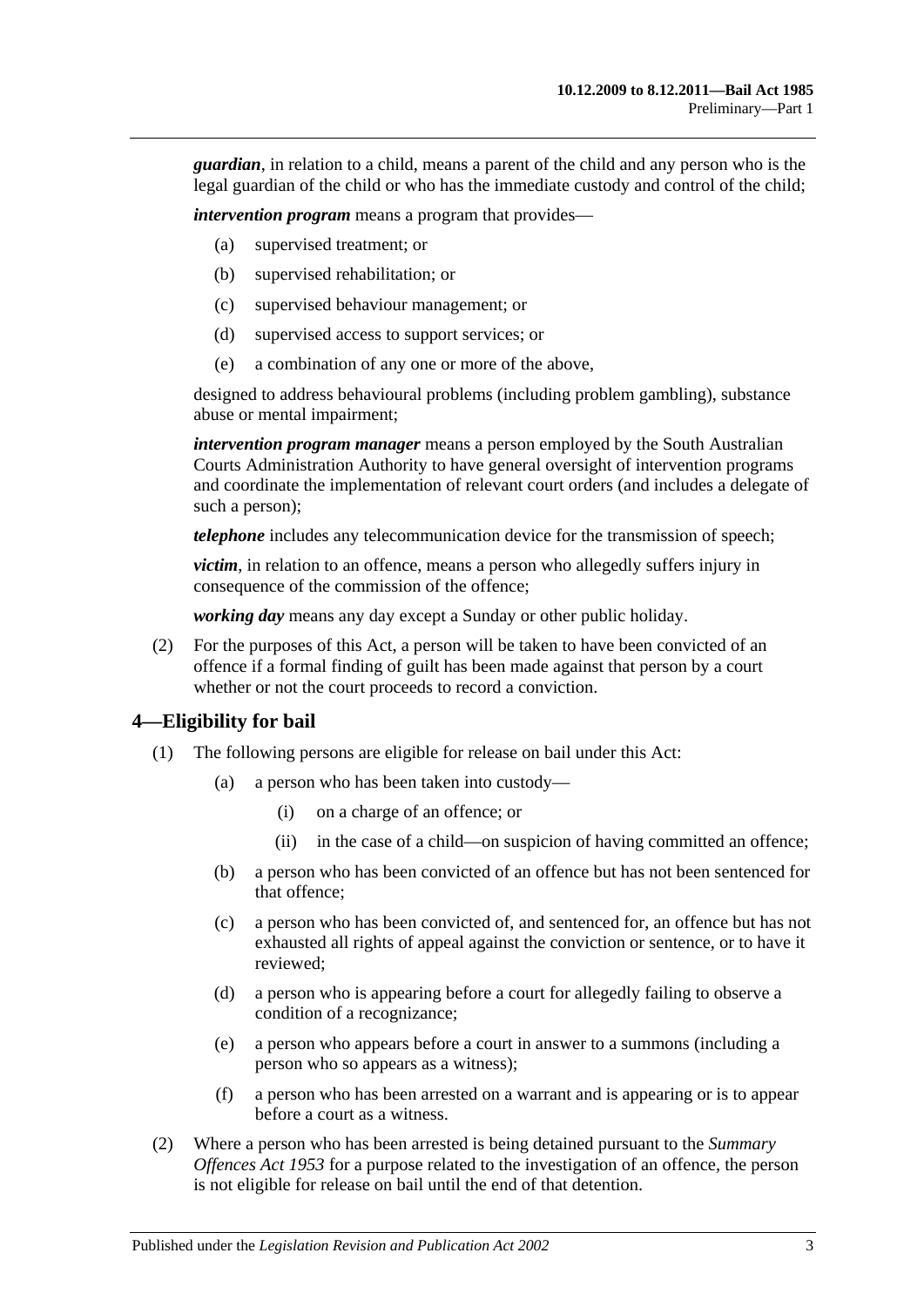## <span id="page-3-0"></span>**5—Bail authorities**

- (1) The following are constituted as bail authorities for the purposes of this Act:
	- (a) the Supreme Court;
	- (b) a court before which the eligible person has been charged with the offence in respect of which the eligible person has been taken into custody;
	- (c) a court before which the eligible person has appeared for trial or sentencing;
	- (d) where the eligible person—
		- (i) is charged with a summary offence only; or
		- (ii) is charged with an indictable offence but has not appeared before a court for trial or sentencing,

the Magistrates Court;

- (e) where the eligible person—
	- (i) has been arrested on a warrant (other than a warrant endorsed by the court or justice issuing the warrant with a statement excluding the granting of bail by a member of the police force); or
	- (ii) has not appeared before a court charged with the offence in respect of which he or she has been taken into custody,

a member of the police force who is of or above the rank of sergeant or who is in charge of a police station;

- (ea) where the eligible person is appearing before a court in answer to a summons or for allegedly failing to observe a condition of a recognizance—that court;
- (eb) where the eligible person is appearing, or is to appear, as a witness before a court—that court;
- (f) a person authorised or required to release the eligible person on bail under [subsection](#page-3-3) (2).
- <span id="page-3-3"></span>(2) If a warrant for the arrest of a person is issued, the court or justice issuing the warrant may, by endorsement on the warrant—
	- (a) authorise or require a specified person, or a person of a specified class, to release the arrested person on bail; or
	- (b) exclude the granting of bail to the arrested person by a member of the police force.

## <span id="page-3-1"></span>**Part 2—Bail agreements and guarantees**

#### <span id="page-3-4"></span><span id="page-3-2"></span>**6—Nature of bail agreement**

- (1) A bail agreement with a person who has been charged with, or convicted of, an offence is an agreement under which that person makes an undertaking to the Crown—
	- (a) subject to any directions in the agreement to the contrary, to be present throughout all proceedings—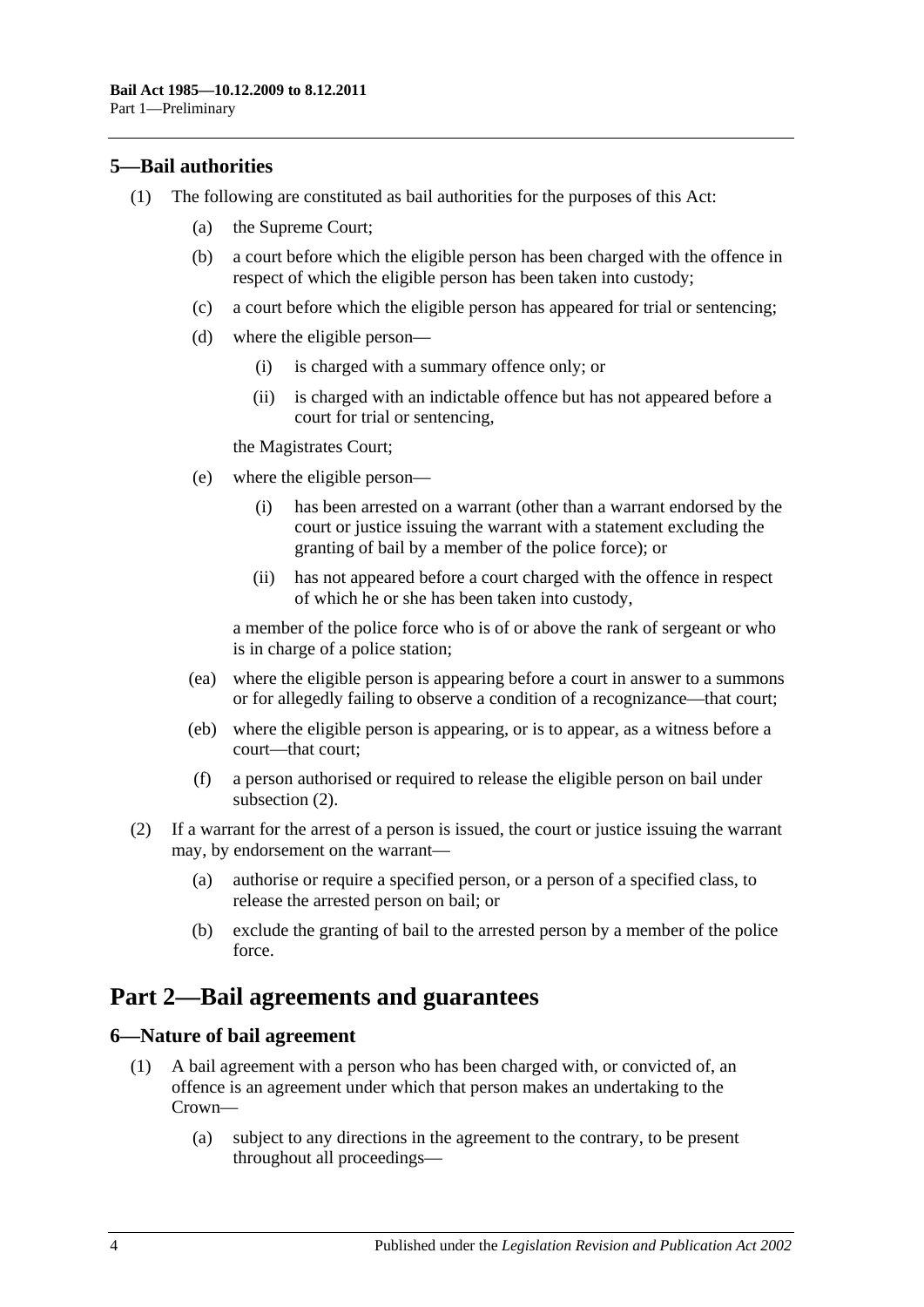- (i) where the person has not been convicted of the offence—relating to any preliminary examination of the charge and to the hearing and determination of the charge;
- (ii) where the person is convicted of the offence—relating to sentencing and to any appeal from, or review of, the conviction or any sentence; and
- (b) to comply with any conditions as to the person's conduct while on bail stipulated in the agreement; and
- (c) if the agreement so provides—to forfeit to the Crown a sum stipulated in the agreement if the person fails, without proper excuse, to comply with a term or condition of the agreement.
- (1a) For the purposes of [subsection](#page-3-4) (1)—
	- (a) a child who has been arrested on suspicion of having committed an offence will, for so long as no charge is actually laid against the child, be taken to have been charged with that suspected offence; and
	- (b) if the child is not charged with that suspected offence but with some other offence arising out of the same circumstances as that suspected offence—a bail agreement entered into by the child relates to that other offence.
- (1b) A bail agreement with a person who is appearing or is to appear before a court as a witness in proceedings (other than proceedings relating to an offence for which that person has been charged or convicted) is an agreement under which that person makes an undertaking to the court—
	- (a) to be present at the proceedings in accordance with the terms of the agreement; and
	- (b) to comply with any conditions as to the person's conduct while on bail stipulated in the agreement; and
	- (c) if the agreement so provides—to forfeit to the Crown a sum stipulated in the agreement if the person fails, without proper excuse, to comply with a term or condition of the agreement.
- (2) A bail agreement must be in the prescribed form.
- (3) Where a bail authority decides to release a person on bail, the bail agreement may be entered into before the bail authority or, unless the bail authority otherwise directs, before—
	- (a) a justice; or
	- (b) a member of the police force of or above the rank of sergeant or in charge of a police station; or
	- (c) if the person is in prison—the person who is in charge of the prison; or
	- (d) any other person specified by the bail authority or any other person of a class specified by the bail authority.
- (4) Notwithstanding the provisions of any other Act, a bail authority may for any sufficient reason, on the application of a person on bail or the Crown, or on its own initiative, vary the conditions of a bail agreement or revoke a bail agreement.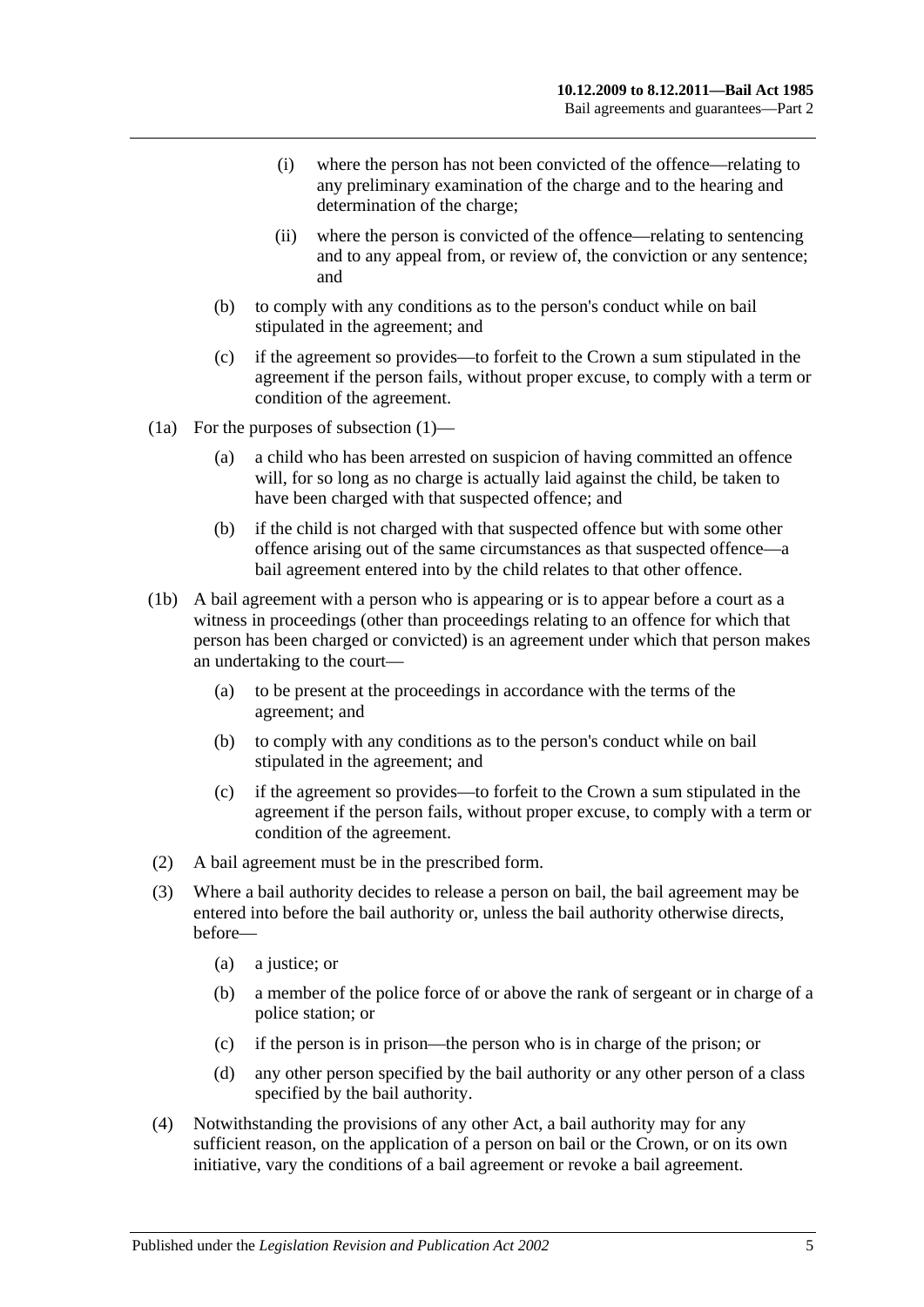(5) Where a bail authority revokes a bail agreement, the bail authority (not being a member of the police force) may, if it is necessary to do so, issue a warrant for the arrest of the person who was released under the agreement.

## <span id="page-5-0"></span>**7—Guarantee of bail**

- (1) A guarantee of bail is an agreement with the Crown under which a person—
	- (a) guarantees that a person released under a bail agreement will comply with—
		- (i) all the terms and conditions of the agreement; or
		- (ii) such of the terms and conditions of the agreement as are specified in the guarantee; and
	- (b) undertakes that, if that person fails to comply with a term or condition of the bail agreement to which the guarantee relates, he or she (the guarantor) will forfeit to the Crown the sum (if any) specified in the guarantee.
- (2) A guarantee of bail must be in the prescribed form.
- (3) A guarantee of bail may be entered into before the bail authority granting bail or, unless the bail authority otherwise directs, before—
	- (a) a justice; or
	- (b) a member of the police force of or above the rank of sergeant or in charge of a police station; or
	- (c) if the person who is to be released on bail is in prison—the person who is in charge of the prison; or
	- (d) any other person specified by the bail authority or any other person of a class specified by the bail authority.
- (4) A bail authority may for any sufficient reason, on the application of a guarantor, vary the terms of the guarantee or revoke the guarantee.
- (5) Where a bail authority varies or revokes a guarantee, the bail authority may make such consequential variation of the terms of the bail agreement, or revoke the bail agreement, as appears appropriate in the circumstances.
- (6) A guarantor of bail must be of or above the age of 18 years.

## <span id="page-5-1"></span>**Part 3—Applications for release on bail**

## <span id="page-5-2"></span>**Division 1—Applications generally**

## <span id="page-5-4"></span><span id="page-5-3"></span>**8—Form of application**

- (1) Subject to [subsection](#page-6-2) (1a), an application of a person for release on bail—
	- (a) must be in the prescribed form; and
	- (b) must contain the prescribed information; and
	- (c) must be made in accordance with any procedure prescribed by the regulations.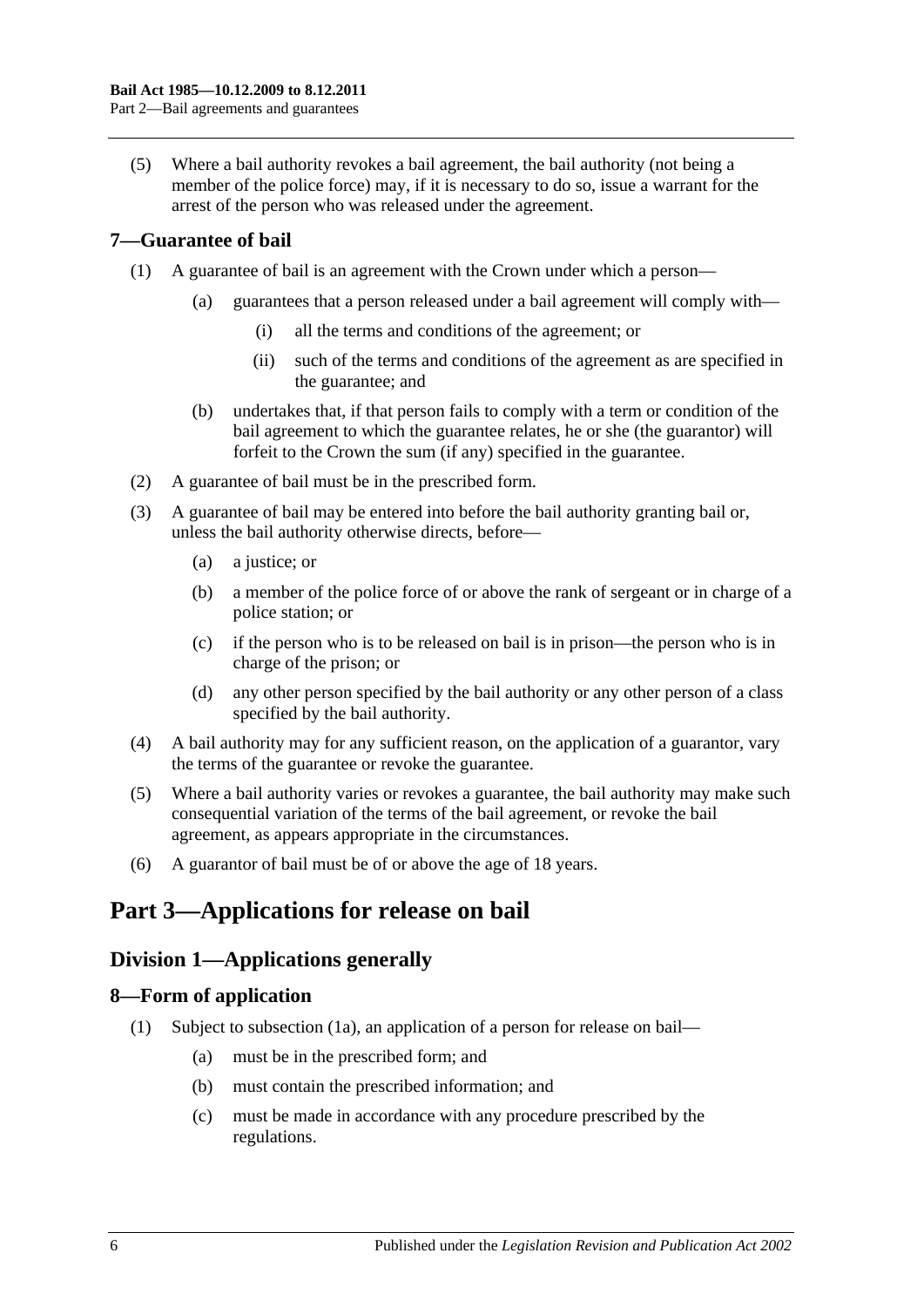- <span id="page-6-2"></span>(1a) An application for release on bail need not be made in accordance with [subsection](#page-5-4) (1)—
	- (a) if the bail authority is satisfied that a less formal application should be permitted in view of the applicant's illiteracy, imperfect command of the English language, intellectual limitations or for any other proper reason; or
	- (b) if the bail authority has access to an application previously made by the applicant and considers that a further written application is unnecessary.
- <span id="page-6-3"></span>(2) A person who has the custody of an eligible person must, at the request of that person—
	- (a) afford such assistance as that person reasonably requires to complete a written application for release on bail; and
	- (b) if the custodian is not a bail authority—transmit the application as soon as practicable to a bail authority.
- (2a) Where the eligible person is a child, a request may be made on behalf of the child under [subsection](#page-6-3) (2) by a guardian of the child.
- (3) Where a written application for release on bail comes before a bail authority for determination, the bail authority may proceed to consider and determine the application notwithstanding that the application was made in the first instance to some other bail authority.

## <span id="page-6-0"></span>**9—Power of bail authority to make inquiries and to hear evidence**

- (1) Subject to this section, a bail authority to which an application for release on bail is made—
	- (a) may make inquiries, or direct that inquiries be made, of the applicant and other persons who may be able to furnish information relevant to the determination of the application; and
	- (b) if the authority (not being a member of the police force) thinks fit—may take evidence on oath from the applicant or any other person who may be able to furnish information relevant to the determination of the application.
- <span id="page-6-4"></span>(2) Where a bail authority takes evidence, or proposes to take evidence, on oath under [subsection](#page-6-4)  $(1)(b)$ , it must at the request of the applicant or the Crown permit such examination, cross-examination or re-examination of the witness as may be appropriate in the circumstances.

## <span id="page-6-1"></span>**10—Discretion exercisable by bail authority**

- (1) Where an application for bail is made to a bail authority by an eligible person who has been charged with, but not convicted of, an offence in respect of which he or she has been taken into custody, the bail authority should, subject to this Act, release the applicant on bail unless, having regard to—
	- (a) the gravity of the offence in respect of which the applicant has been taken into custody;
	- (b) the likelihood (if any) that the applicant would, if released—
		- (i) abscond;
		- (ii) offend again;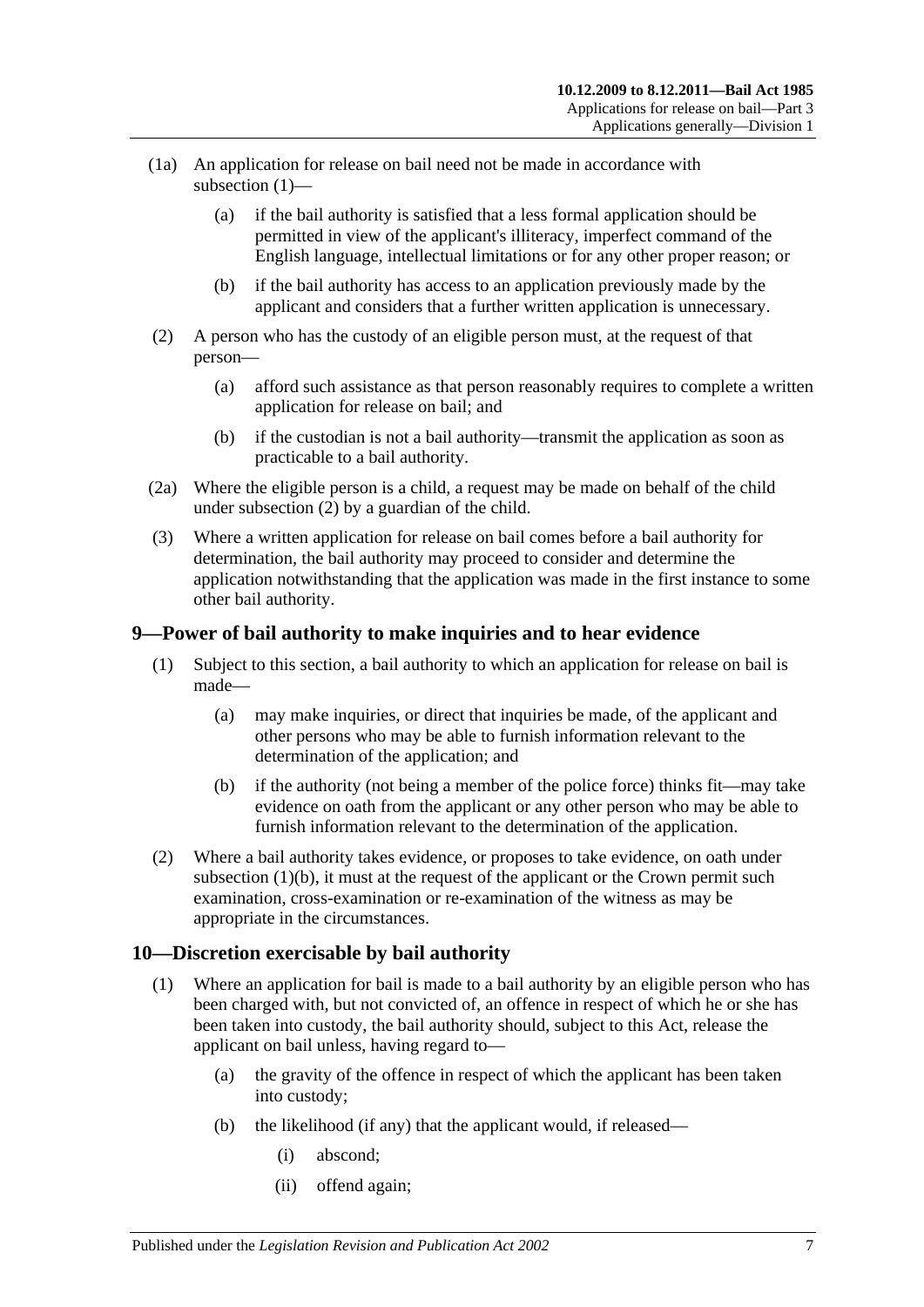- (iii) interfere with evidence, intimidate or suborn witnesses, or hinder police inquiries;
- (d) any need that the applicant may have for physical protection;
- (e) any medical or other care that the applicant may require;
- (f) any previous occasions on which the applicant may have contravened or failed to comply with a term or condition of a bail agreement;
- (g) any other relevant matter,

the bail authority considers that the applicant should not be released on bail.

- (2) Where the applicant has been convicted of the offence in respect of which he or she has been taken into custody, the bail authority has, subject to this Act, an unfettered discretion as to whether the applicant should be released on bail.
- (3) Where the applicant is a person who is appearing or is to appear before a court as a witness in proceedings (other than proceedings relating to an offence for which that person has been charged or convicted), the bail authority should, subject to this Act, release the applicant on bail unless there is a likelihood that the applicant would, if released, abscond.
- (4) Despite the other provisions of this section, where there is a victim of the offence, the bail authority must, in determining whether the applicant should be released on bail, give primary consideration to the need that the victim may have, or perceive, for physical protection from the applicant.

### <span id="page-7-0"></span>**10A—Presumption against bail in certain cases**

- (1) Despite [section](#page-6-1) 10, bail is not to be granted to a prescribed applicant unless the applicant establishes the existence of special circumstances justifying the applicant's release on bail.
- (2) In this section—

#### *prescribed applicant* means—

- (a) an applicant taken into custody in relation to any of the following offences if committed, or allegedly committed, by the applicant in the course of attempting to escape pursuit by a police officer or attempting to entice a police officer to engage in a pursuit:
	- (i) an offence against section 13 of the *[Criminal Law Consolidation](http://www.legislation.sa.gov.au/index.aspx?action=legref&type=act&legtitle=Criminal%20Law%20Consolidation%20Act%201935)  Act [1935](http://www.legislation.sa.gov.au/index.aspx?action=legref&type=act&legtitle=Criminal%20Law%20Consolidation%20Act%201935)* in which the victim's death was caused by the applicant's use of a motor vehicle;
	- (ii) an offence against section 19A of the *[Criminal Law Consolidation](http://www.legislation.sa.gov.au/index.aspx?action=legref&type=act&legtitle=Criminal%20Law%20Consolidation%20Act%201935)  Act [1935](http://www.legislation.sa.gov.au/index.aspx?action=legref&type=act&legtitle=Criminal%20Law%20Consolidation%20Act%201935)*;
	- (iii) an offence against section 29 of the *[Criminal Law Consolidation](http://www.legislation.sa.gov.au/index.aspx?action=legref&type=act&legtitle=Criminal%20Law%20Consolidation%20Act%201935)  Act [1935](http://www.legislation.sa.gov.au/index.aspx?action=legref&type=act&legtitle=Criminal%20Law%20Consolidation%20Act%201935)* if the act or omission constituting the offence was done or made by the applicant in the course of the applicant's use of a motor vehicle; or
- (b) an applicant taken into custody in relation to an offence against [section](#page-14-1) 17 where there is alleged to have been a contravention of, or failure to comply with, a condition of a bail agreement imposed under section  $11(2)(a)(ii)$ ; or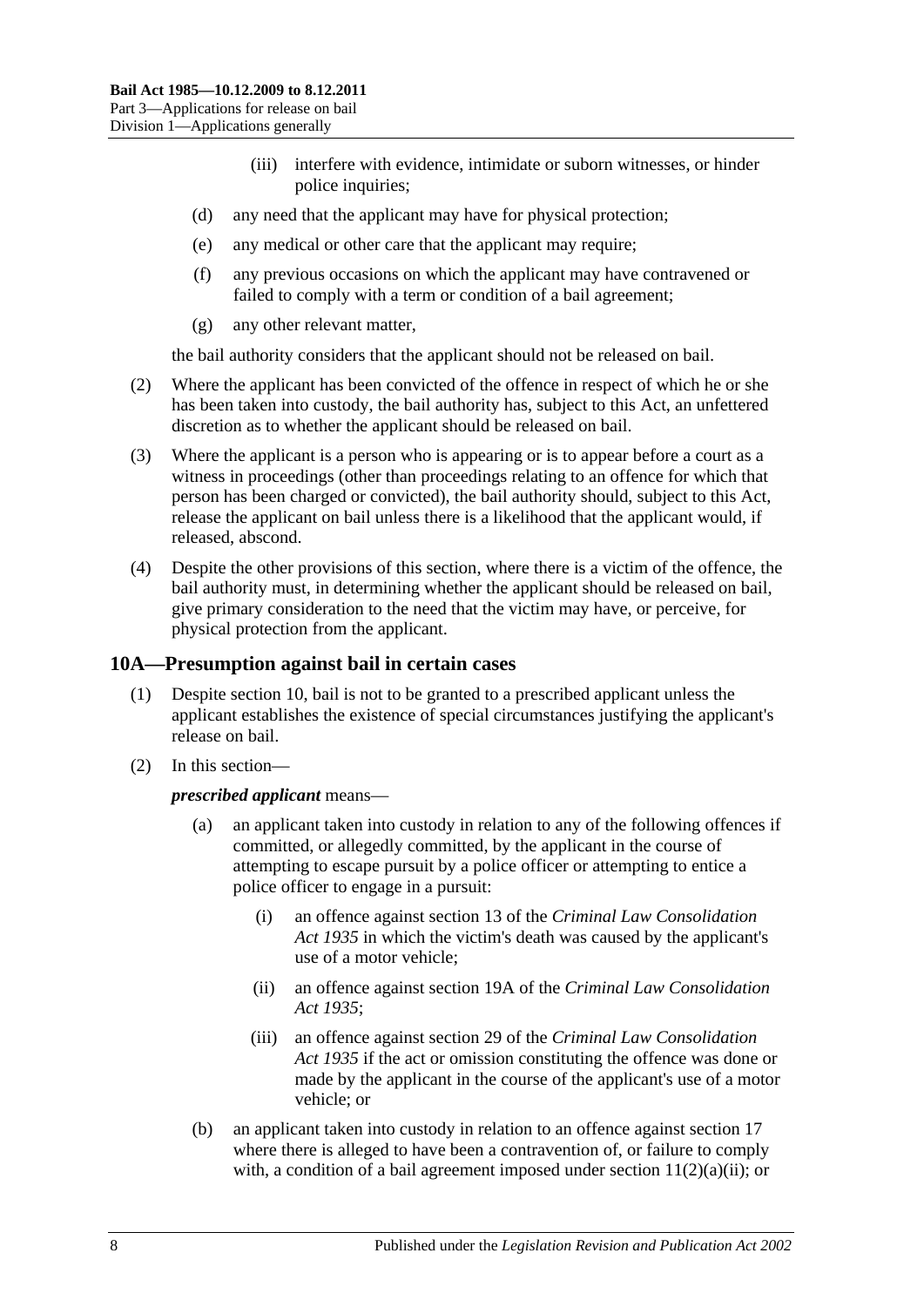- (c) an applicant taken into custody in relation to an offence of contravening or failing to comply with a control order or public safety order issued under the *[Serious and Organised Crime \(Control\) Act](http://www.legislation.sa.gov.au/index.aspx?action=legref&type=act&legtitle=Serious%20and%20Organised%20Crime%20(Control)%20Act%202008) 2008*; or
- (d) an applicant taken into custody in relation to an offence against any of the following provisions of the *[Criminal Law Consolidation Act](http://www.legislation.sa.gov.au/index.aspx?action=legref&type=act&legtitle=Criminal%20Law%20Consolidation%20Act%201935) 1935*:
	- (i) section 172;
	- (ii) section 248;
	- (iii) section 250;
	- (iv) section 85B.

## <span id="page-8-0"></span>**11—Conditions of bail**

- (1) Subject to this section, a bail authority may impose one or more of the conditions referred to in [subsection](#page-8-2) (2).
- <span id="page-8-4"></span><span id="page-8-3"></span><span id="page-8-2"></span><span id="page-8-1"></span>(2) The conditions that may be imposed in relation to the grant of bail are as follows:
	- (a) that the applicant agree—
		- (i) to reside at a specified address; or
		- (ia) to reside at a specified address and to remain at that place of residence while on bail, not leaving it except for one of the following purposes:
			- (A) remunerated employment; or
			- (B) necessary medical or dental treatment for the applicant; or
			- (C) averting or minimising a serious risk of death or injury (whether to the applicant or some other person); or
			- (D) any other purpose approved by a community corrections officer; or
		- (ii) where there is a victim of the offence in respect of which the applicant has been charged—to comply with such conditions relating to the physical protection of the victim that the authority considers should apply to the applicant while on bail; or
		- (iii) to be under the supervision of a community corrections officer and to obey the lawful directions of the officer; or
		- (iv) to report to the police at a specified place and at specified times; or
		- (v) to surrender any passport that the applicant may possess; or
		- (vi) to comply with any other condition as to the applicant's conduct that the authority considers should apply while on bail;
	- (b) that the applicant provide the bail authority with written assurances from a stipulated number of persons, who are acceptable to the bail authority, that they are acquainted with the applicant and are confident that the applicant will comply with the terms and conditions of a bail agreement;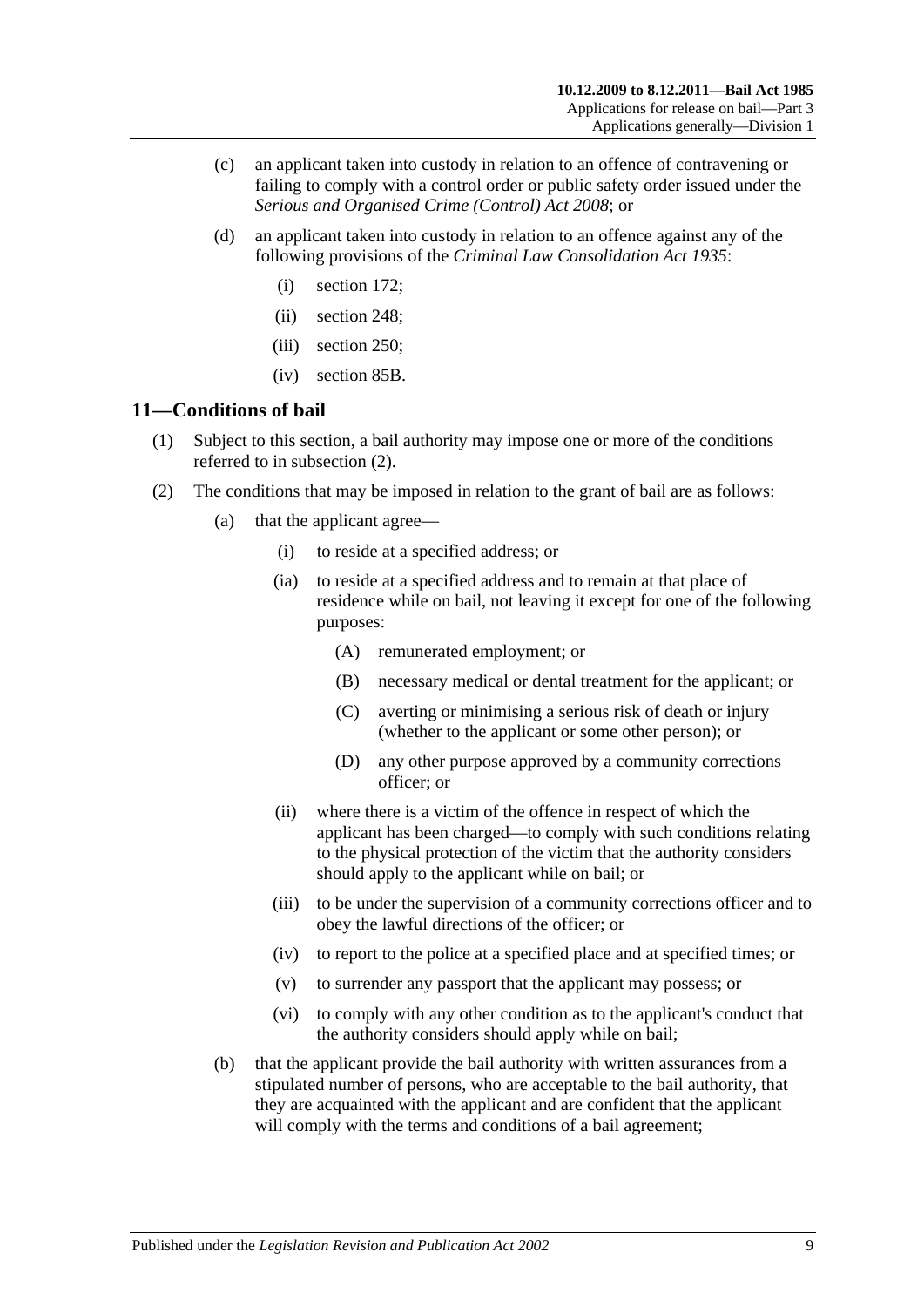- <span id="page-9-0"></span>(c) that the applicant agree to forfeit to the Crown a sum of money (to be stipulated in the bail agreement) if the applicant fails, without proper excuse, to comply with a term or condition of the bail agreement;
- (d) that the applicant provide security of a specified amount or value to secure payment of a monetary forfeiture agreed to under [paragraph](#page-9-0) (c);
- (e) that the applicant obtain specified guarantees, or guarantees of a specified nature;
- (f) that a guarantor provide security of a specified amount or value to secure payment of a stipulated monetary forfeiture.
- (2a) In deciding on the conditions to be imposed in relation to a grant of bail, a bail authority should give special consideration to any submissions made by the Crown on behalf of a victim of the alleged offence.
- (3) A bail authority should not impose a condition under [subsection](#page-8-3)  $(2)(a)(ia)$  or [\(iii\)](#page-8-4) except on the application, or with the consent, of the Crown.
- (3a) A bail authority should not impose a condition under [subsection](#page-8-3)  $(2)(a)(ia)$  without first obtaining a report (whether oral or in writing) from the Crown on the appropriateness of such a condition being imposed in the applicant's case.
- (4) A condition (other than a condition as to the conduct of the applicant while on bail) must not be imposed under this section unless the condition is, in the opinion of the bail authority, reasonably necessary to ensure that the applicant complies with the bail agreement.
- (5) A financial condition must not be imposed under this section unless the bail authority is of the opinion that the object of ensuring that the applicant complies with the bail agreement cannot be properly secured by a non-financial condition or combination of non-financial conditions.
- (6) It is a condition of every bail agreement that the person released in pursuance of the agreement will not leave the State for any reason—
	- (a) if the person is under the supervision of a community corrections officer—without the permission of the Chief Executive (or his or her nominee) of the administrative unit of which the community corrections officer is an officer or employee;
	- (c) in any other case—without the permission of—
		- (i) a judge or magistrate; or
		- (ii) a member of the police force of or above the rank of sergeant or in charge of a police station.
- (7) A condition imposed under this section must be stipulated in the bail agreement.
- <span id="page-9-1"></span>(7a) Where it is a condition of a bail agreement that the person released in pursuance of the agreement will remain at a particular place of residence, a member of the police force or a community corrections officer authorised by the Minister for the purpose may enter the residence at any time for the purpose of ascertaining whether or not the person is complying with the condition.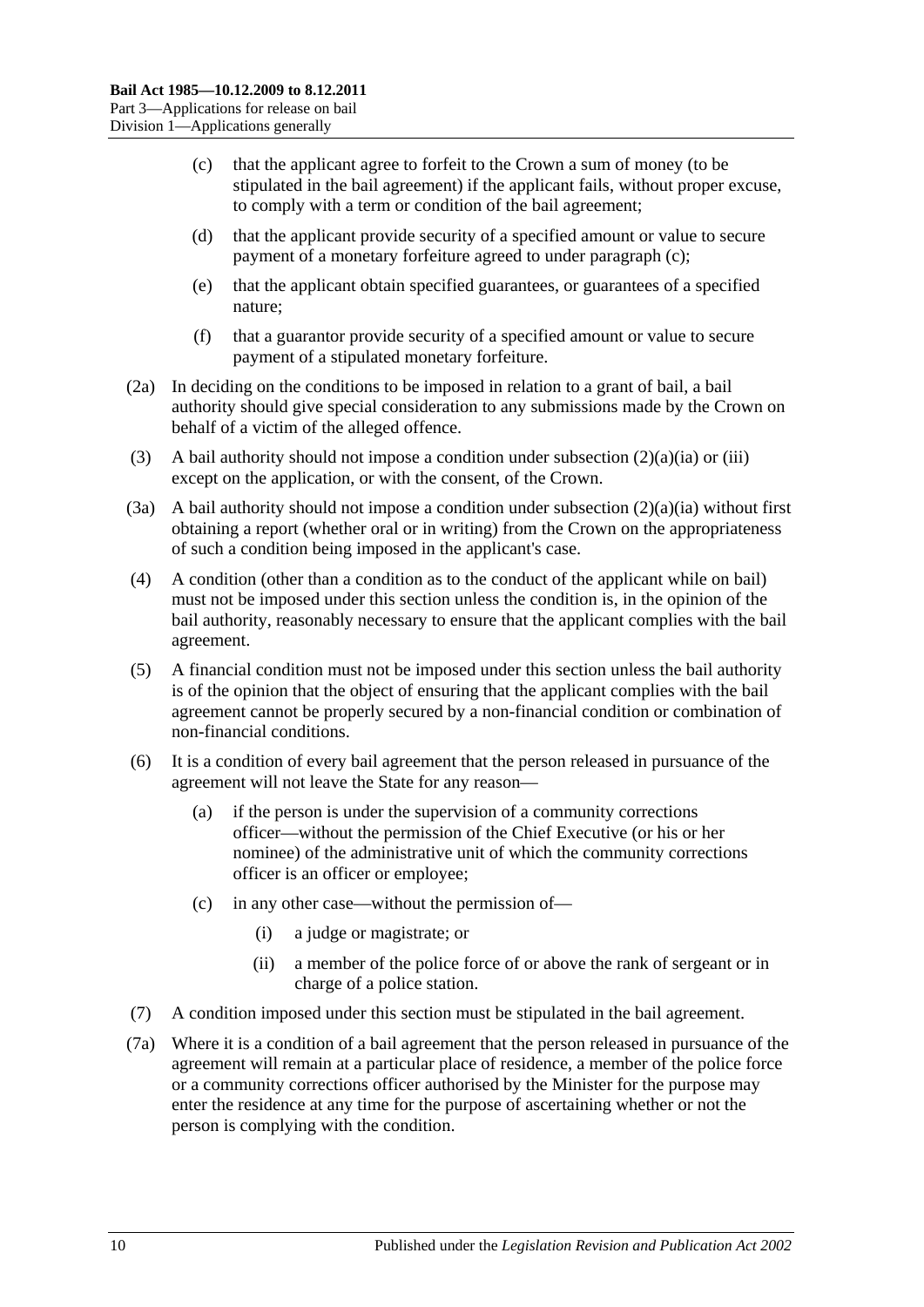(7b) A person must not hinder a person referred to in [subsection](#page-9-1) (7a) in the exercise of powers under that subsection.

Maximum penalty: \$2 500.

- (8) Where it is a condition of a bail agreement that the person released in pursuance of this agreement will be under the supervision of a community corrections officer and obey the lawful directions of that officer, the officer to whom the person is assigned for supervision may give reasonable directions—
	- (a) requiring that person to report to the officer on a regular basis; or
	- (b) requiring that person to notify the officer of any change in the person's place of residence, or in the person's employment; or
	- (c) on any other matter stipulated by the bail authority.
- <span id="page-10-1"></span>(9) Where—
	- (a) a bail authority imposes a condition under this section; but
	- (b) the applicant remains in custody because the condition is not fulfilled,

the applicant must (if he or she is not sooner released) be brought back before a bail authority for a review of the condition as soon as reasonably practicable and, in any event, within five working days after the condition is imposed.

- (10) A bail authority may, on a review of a condition under [subsection](#page-10-1)  $(9)$ 
	- (a) confirm the condition;
	- (b) vary the condition;
	- (c) revoke the condition;
	- (d) impose any other condition under this section that the bail authority thinks fit.
- (11) Where a bail authority imposes a condition requiring a person—
	- (a) to remain at a particular place of residence while on bail; or
	- (b) to be under the supervision of a community corrections officer,

the bail authority must ensure that a copy of the bail agreement is furnished to the relevant responsible Minister.

(12) A condition of bail may relate to a place or circumstances outside the State.

## <span id="page-10-0"></span>**12—Refusal of application**

- (1) Where a bail authority decides to refuse an application for release on bail, the bail authority must make a written record of the reasons for its decision.
- (2) The refusal of an application for release on bail does not preclude further applications.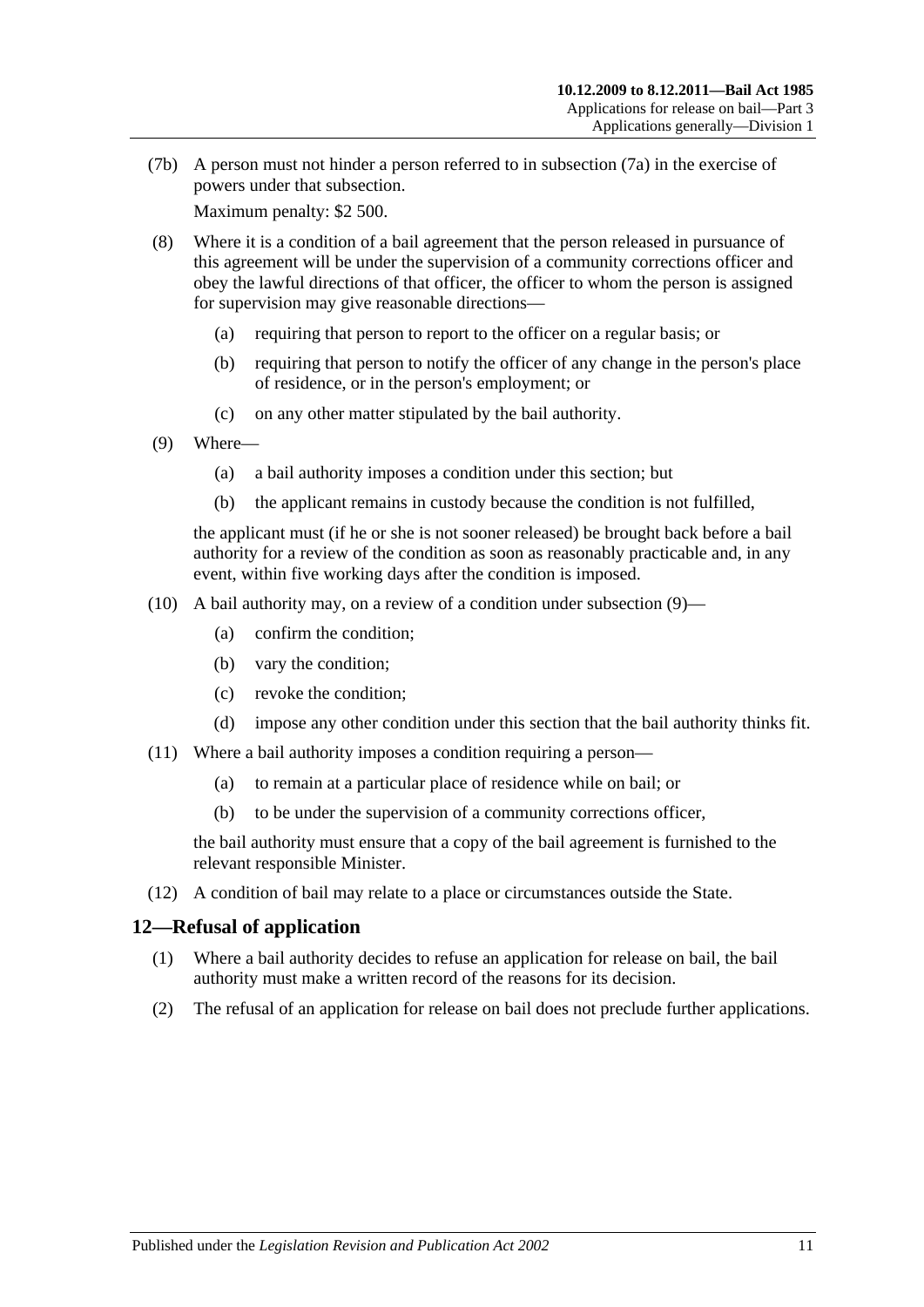## <span id="page-11-0"></span>**Division 2—Procedure on arrest**

### <span id="page-11-1"></span>**13—Procedure on arrest**

- (1) Where a member of the police force arrests a person who is, upon arrest, eligible to apply for release on bail, the member of the police force—
	- (a) must, as soon as reasonably practicable after delivering the arrested person to a police station after making the arrest, take reasonable steps to ensure that the arrested person and, where the arrested person is a child, any guardian who is present, understands that the arrested person is entitled to apply for release on bail under this Act; and
	- (b) must ensure that the arrested person and, where the arrested person is a child, any guardian who is present, receives—
		- (i) a written statement, in the prescribed form, explaining how, and to what authorities, an application for release on bail may be made under this Act; and
		- (ii) the appropriate form for making an application for release on bail.
- (2) An eligible person who is a child and has applied unsuccessfully to a member of the police force for release on bail must, if the child or a guardian so requests, be brought as soon as practicable before the Youth Court of South Australia for the purpose of making an application for release on bail.
- <span id="page-11-4"></span>(3) An eligible person who has been arrested on a charge of an offence must, if not released beforehand, be brought before the appropriate authority on the charge in relation to which he or she was arrested as soon as reasonably practicable on the next working day following the day of arrest but in any event not later than 4 p.m. on that day.
- (4) The appropriate authority before whom a person is brought under [subsection](#page-11-4) (3) must inquire whether that person desires to apply for release on bail and, if the person to whom the inquiry is directed answers affirmatively, the authority must afford the person a reasonable opportunity to apply for release on bail.
- (5) In this section—

*appropriate authority* means—

- (a) in relation to a child—the *Youth Court of South Australia*;
- (b) in any other case—the Magistrates Court.

## <span id="page-11-2"></span>**Part 4—Review of decisions of bail authorities**

## <span id="page-11-3"></span>**14—Review of decisions of bail authorities**

(1) A decision of a bail authority (not being the Supreme Court) is subject to review under this section.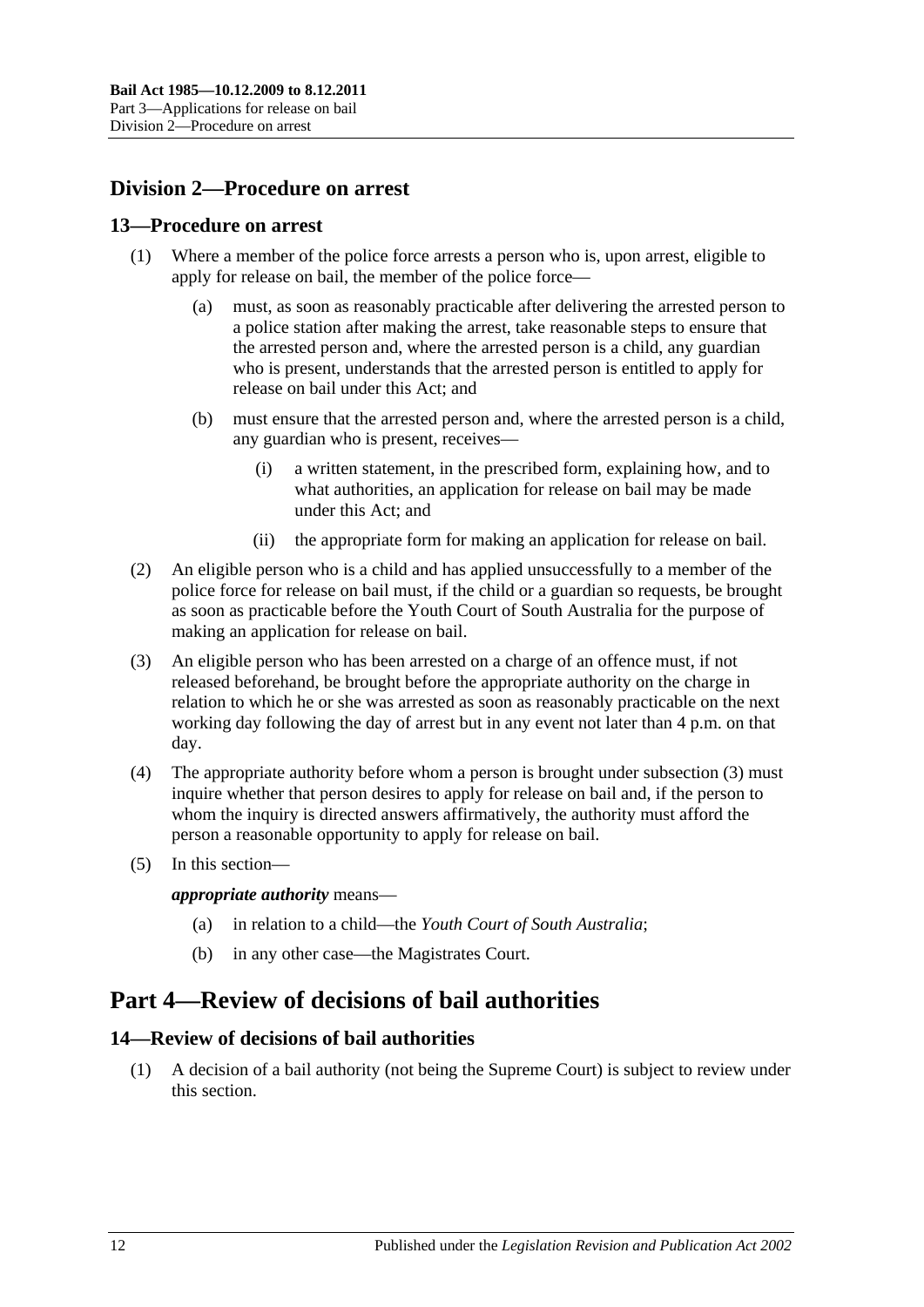- (2) A review may be carried out under this section on the application of the Crown, the person applying for release on bail or, where the person applying for release on bail is a child, the child or a guardian of the child—
	- (a) by the Supreme Court; or
	- (b) where the decision subject to review is a decision of a member of the police force or a court constituted of justices—by a magistrate.
- (3) On a review, the reviewing authority will reconsider the application for release on bail and may make any decision on that application that should, in the opinion of the reviewing authority, have been made in the first instance.
- (4) Where an application for review of a decision of a bail authority is made, the bail authority must furnish the reviewing authority with any documentary or other material in its possession that may be relevant to the review.
- (5) The reviewing authority must hear and determine an application under this section as expeditiously as possible.

## <span id="page-12-1"></span><span id="page-12-0"></span>**15—Telephone review**

- (1) Subject to this section, where—
	- (a) an application for release on bail is made to a member of the police force or a court constituted of justices; and
	- (b) the applicant is dissatisfied with the decision made on the application; and
	- (c) there is no magistrate in the vicinity immediately available to review the decision,

the member of the police force or the justices who made the decision must, on the written application of the applicant or, where the applicant is a child, on the written application of the child or a guardian of the child, contact a magistrate by telephone for the purpose of having the decision reviewed.

- (2) Where a magistrate is contacted under [subsection](#page-12-1) (1), the following provisions apply:
	- (a) the magistrate must make such inquiries as the magistrate thinks necessary to satisfy himself or herself of the genuineness of the application for review; and
	- (b) the member of the police force or justices who made the decision must explain to the magistrate—
		- (i) the circumstances of the application for bail; and
		- (ii) the nature of the decision made on the application; and
		- (iii) the reasons for that decision; and
	- (c) the magistrate must then speak with the person who applied for the bail or any legal practitioner representing or assisting that person, and any other person who may be present and who may, in the opinion of the magistrate, assist in explaining the circumstances of the particular case, for the purpose of ensuring that the magistrate is fully informed—
		- (i) of the grounds and circumstances of the application for bail; and
		- (ii) of the reasons for the applicant's dissatisfaction with the decision taken on the application; and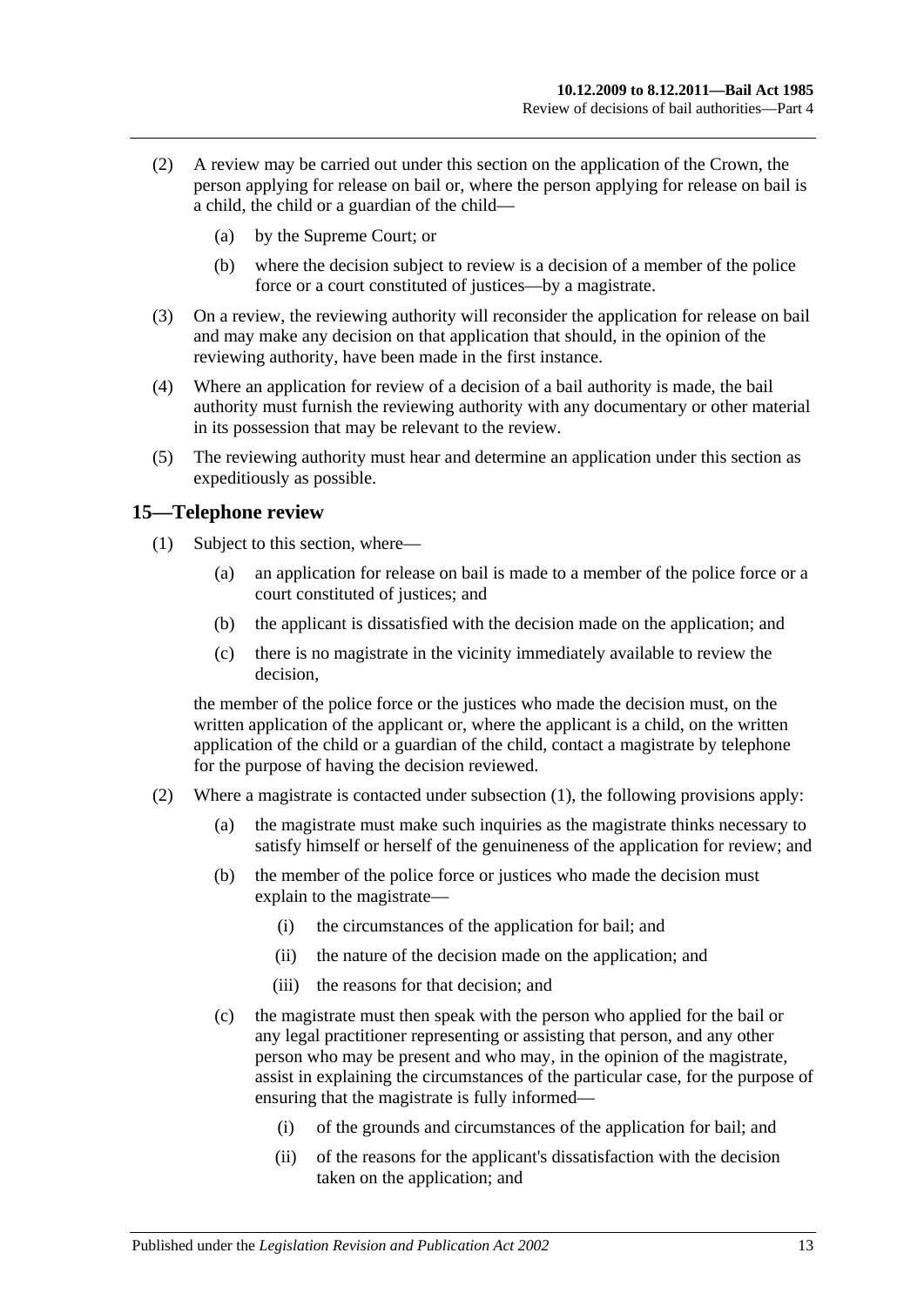- (iii) where the applicant is a child—of the circumstances of the child; and
- (d) if the decision that is the subject of the review was made by justices—the magistrate must then speak with the member of the police force who appeared before the justices and opposed the application for bail (if he or she is present and wishes to speak in relation to the application for review); and
- (e) the magistrate must then advise the member of the police force or justices who made the original decision of the decision on review, and bail must then be granted or refused in accordance with that decision.
- (3) This section does not apply in relation to a decision made on application to a member of the police force upon arrest where the arrested person (not being a child) can be brought before the Magistrates Court constituted of a magistrate not later than 4 p.m. on the next day following the day of arrest.

#### <span id="page-13-0"></span>**15A—Review of magistrate's decision by Supreme Court**

- (1) Subject to this section, a decision of a magistrate on a review of a decision of a bail authority is subject to review by the Supreme Court.
- (2) A review may be carried out under this section on the application of the Crown, the person applying for release on bail or, where the person applying for release on bail is a child, the child or a guardian of the child.
- (3) A review under this section may only occur with the permission of the Supreme Court (which should only be granted where it appears that there may have been some error of law or fact).

#### <span id="page-13-1"></span>**16—Stay of release on application for review**

- (1) Notwithstanding any other provision of this Act, where—
	- $(a)$
- (i) a bail authority decides to release a person on bail; or
- (ii) on a review by a magistrate of a decision to release a person on bail the magistrate decides to release the person on bail; and
- (b) a member of the police force or counsel appearing on behalf of the Crown immediately indicates that an application for review of the decision will be made under this Part,

the release must be deferred.

- <span id="page-13-2"></span>(2) The period of deferral ends when—
	- (a) the review is completed; or
	- (b) a member of the police force or some other person acting on behalf of the Crown files with the bail authority a notice that the Crown does not desire to proceed with the review; or
	- (c) 72 hours elapse,

whichever first occurs.

<span id="page-13-3"></span>(3) If a person is released pursuant to [subsection](#page-13-2) (2)(b) or [\(c\),](#page-13-3) the conditions of bail are those that would have applied had the person's release not been deferred.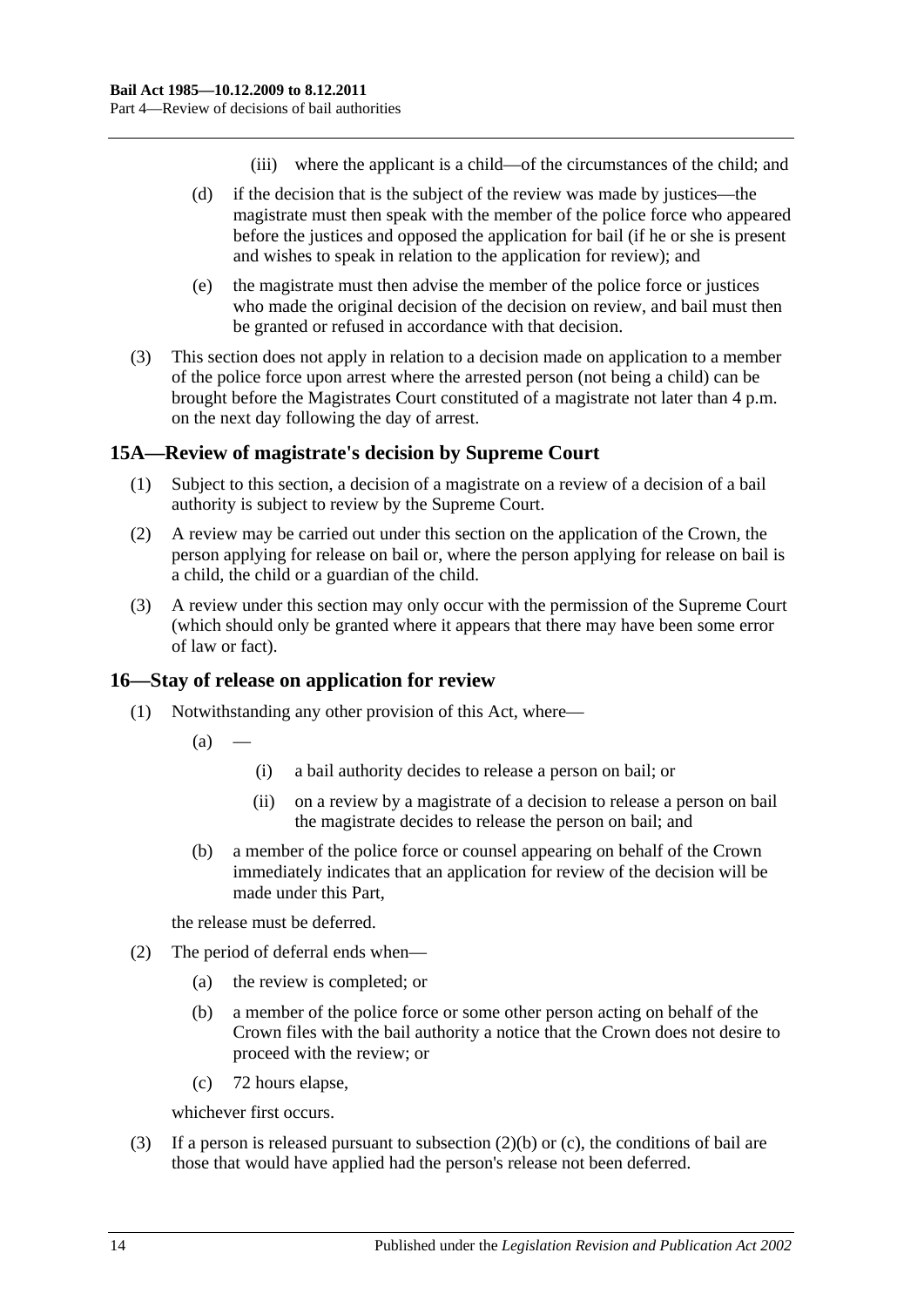## <span id="page-14-0"></span>**Part 5—Enforcement and termination of bail**

## <span id="page-14-1"></span>**17—Non-compliance with bail agreement constitutes offence**

(1) A person who, without reasonable excuse, contravenes or fails to comply with a term or condition of a bail agreement is guilty of an offence.

Maximum penalty: \$10 000 or imprisonment for 2 years.

- (2) A penalty imposed under this section must not exceed the maximum penalty that may be imposed for the principal offence.
- (3) A penalty imposed under this section is in addition to any pecuniary forfeiture that the convicted person suffers or may suffer in consequence of the offence.
- (4) A reference in this section to the principal offence is a reference to—
	- (a) the offence with which the person released on bail was charged; or
	- (b) where that person was charged with a number of offences—that one of the offences that attracts the highest penalty.

## <span id="page-14-2"></span>**17A—Guarantor must inform member of police force if person fails to comply with bail agreement**

Where a guarantor knows, or has reasonable cause to suspect, that the person released under the bail agreement has failed to comply with a term or condition of the agreement in relation to which his or her guarantee has been given, the guarantor must take reasonable steps to inform a member of the police force that the failure has, or may have, occurred.

Maximum penalty: \$1 250.

#### <span id="page-14-3"></span>**18—Arrest of eligible person on non-compliance with bail agreement**

- (1) Where it appears to a court or justice that a person released on bail has contravened or failed to comply with a term or condition of a bail agreement, it may—
	- (a) cancel the right of the person to be at liberty in pursuance of the agreement; and
	- (b) if it appears necessary or desirable to do so—issue a warrant for the person's arrest.
- <span id="page-14-4"></span>(2) A member of the police force may arrest without warrant a person released on bail if he or she has reasonable grounds for believing that the person—
	- (a) intends to abscond; or
	- (b) is contravening or failing to comply with a bail agreement; or
	- (c) has contravened or failed to comply with a bail agreement.
- (3) A person who is arrested without warrant pursuant to [subsection](#page-14-4) (2) must, after being delivered into custody at a police station, be brought as soon as practicable before—
	- (a) the court before which the person is bound to appear; or
	- (b) the Magistrates Court.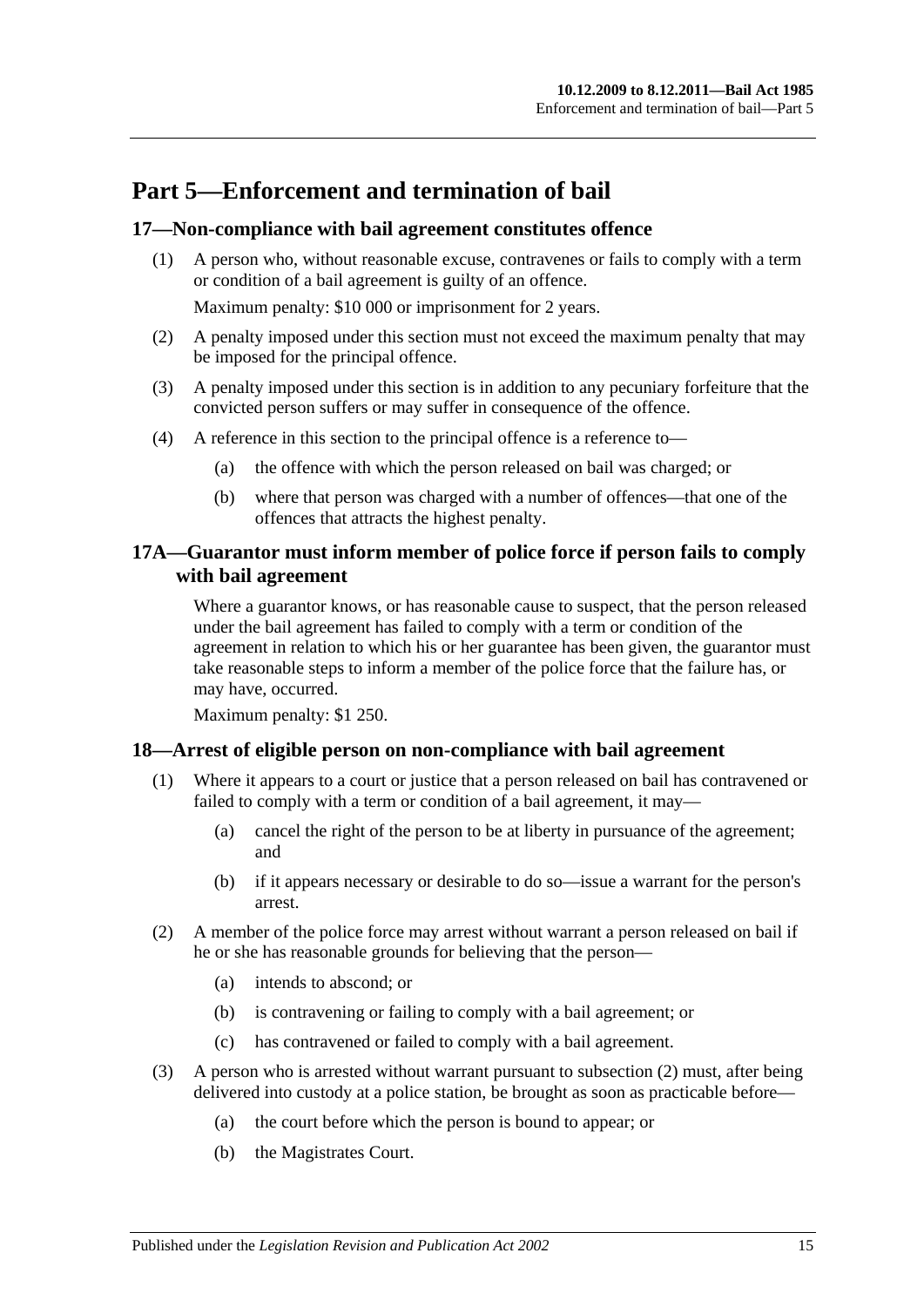### <span id="page-15-6"></span><span id="page-15-0"></span>**19—Estreatment**

- (1) Where a person who has been released in pursuance of a bail agreement contravenes or fails to comply with a term or condition of the agreement—
	- (a) the court before which that person is bound to appear; or
	- (b) the Magistrates Court,

may on the application of the Crown, or on its own initiative, order that a pecuniary forfeiture stipulated in a bail agreement or a guarantee be carried into effect.

- (2) An order for pecuniary forfeiture under [subsection](#page-15-6) (1) may provide that the order is not to be carried into effect until a subsequent day to be fixed by the court making the order.
- (3) Where a court makes an order under this section, the court may at any time for any sufficient reason on the application of the person in relation to whom the order is made, or on its own initiative—
	- (a) reduce the amount of the forfeiture as stipulated in the bail agreement or guarantee; or
	- (b) rescind its order.
- (3a) A court that makes an order under this section may allow time for payment of the amount forfeited and, if appropriate, direct that the amount be paid in instalments.
- (4) The amount of a pecuniary forfeiture that is carried into effect pursuant to an order under this section may be recovered as a fine.

#### <span id="page-15-1"></span>**20—Termination of bail agreement**

When a person who is on bail is sentenced, or discharged without sentence, the bail agreement and guarantees (if any) terminate.

## <span id="page-15-2"></span>**Part 6—Miscellaneous**

#### <span id="page-15-3"></span>**21—Evidence**

An apparently genuine document purporting to be a bail agreement or guarantee, or a copy of a bail agreement or guarantee, will be accepted by any court or justice as evidence of the bail agreement or guarantee and of its terms and conditions.

## <span id="page-15-4"></span>**21A—Applications on behalf of the Crown**

An application may be made or a consent given under this Act on behalf of the Crown  $by-$ 

- (a) the Director of Public Prosecutions; or
- (b) a person acting on the instructions of the Crown; or
- (c) any member of the police force.

#### <span id="page-15-5"></span>**21B—Intervention programs**

(1) When a court releases a person who has been charged with an offence on bail, the court may make it a condition of the bail agreement that the person undertake an intervention program.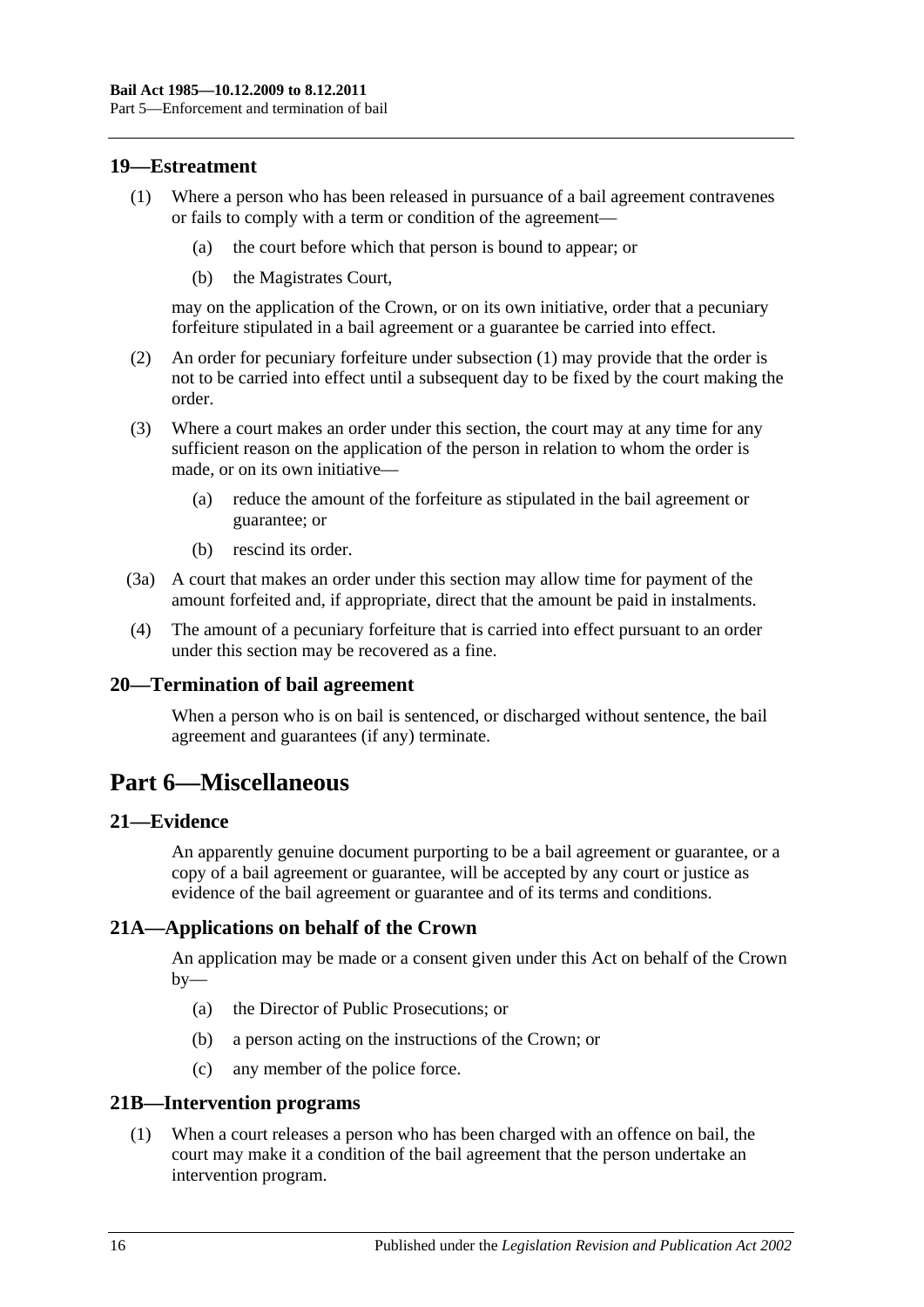- (2) However—
	- (a) if the person does not agree to the imposition of such a condition, the court cannot impose it; and
	- (b) before the court imposes such a condition the court must satisfy itself that—
		- (i) the person is eligible for the services to be included on the program in accordance with applicable eligibility criteria (if any); and
		- (ii) those services are available for the person at a suitable time and place.
- (3) The court may make appropriate orders for assessment of the person to determine—
	- (a) a form of intervention program that is appropriate for the person; and
	- (b) the person's eligibility for the services included on the program,

and may release the person on bail on condition that he or she undertake the assessment as ordered.

- <span id="page-16-0"></span>(4) Where a bail agreement contains a condition under this section—
	- (a) the person released on bail under the agreement must comply with conditions regulating his or her participation in the assessment or intervention program notified from time to time by the person's case manager; and
	- (b) a failure to comply with a requirement under [paragraph](#page-16-0) (a) may be regarded as a breach of a condition of the bail agreement.
- (5) The court may, at any time, on application by a person released on bail on condition that he or she participate in an assessment or intervention program, make an order revoking or varying the condition.
- (6) If an intervention program manager considers that—
	- (a) a person has failed to comply with a condition regulating the person's participation in an assessment or intervention program; and
	- (b) the failure to comply (of itself or in connection with other matters) suggests that the person is unwilling to participate in the assessment or program as directed,

the manager must refer the matter to the court and the court must then determine whether the failure to comply constitutes a breach of the bail agreement.

- (7) A certificate apparently signed—
	- (a) by an intervention program manager as to—
		- (i) whether the services to be included on a program are available for a particular person and, if so, when they will be available; or
		- (ii) whether a particular person is eligible for the services to be included on a program; or
	- (b) by a case manager as to whether a particular person has complied with conditions regulating his or her participation in an assessment or intervention program,

is admissible as evidence of the matter so certified.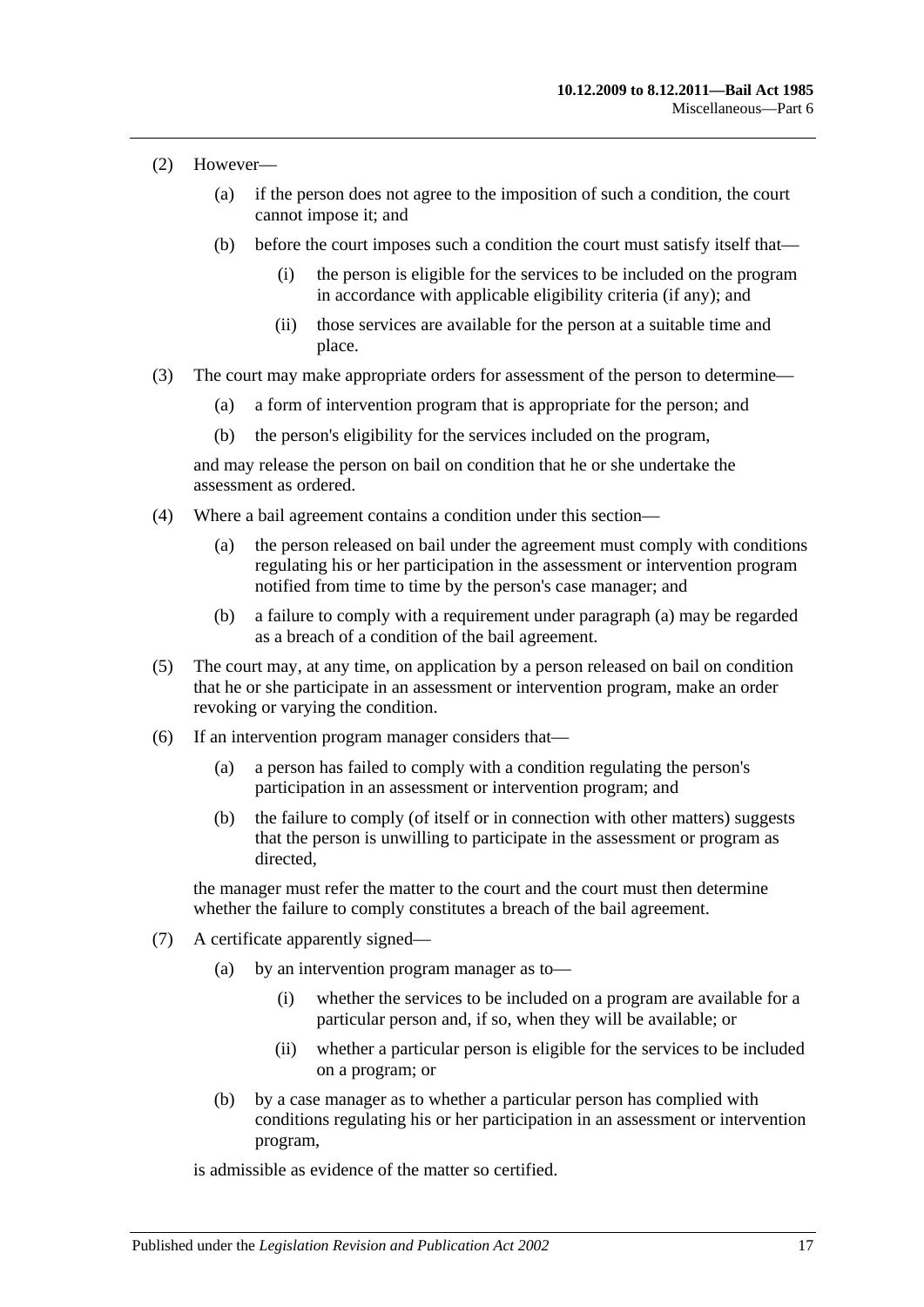#### <span id="page-17-0"></span>**21C—Power of delegation—intervention program manager**

- (1) An intervention program manager may, by instrument in writing, delegate a power or function under this Act—
	- (a) to a particular person; or
	- (b) to the person for the time being occupying a particular position.
- (2) A power or function so delegated under this section may, if the instrument of delegation so provides, be further delegated.
- (3) A delegation—
	- (a) may be absolute or conditional; and
	- (b) does not derogate from the power of the delegator to act in a matter; and
	- (c) is revocable at will.

#### <span id="page-17-1"></span>**22—False information on bail applications**

A person who provides false information in an application for release on bail knowing it to be false is guilty of an offence.

Maximum penalty: \$1 250.

#### <span id="page-17-2"></span>**23—Period of release on bail not to count as part of sentence**

Where a person under sentence of imprisonment is released on bail pending the hearing and determination of an appeal, the period of release does not count as part of the sentence.

#### <span id="page-17-3"></span>**24—Act not to affect provisions relating to restraining orders**

Nothing in this Act affects the operation of—

- (a) the *[Domestic Violence Act](http://www.legislation.sa.gov.au/index.aspx?action=legref&type=act&legtitle=Domestic%20Violence%20Act%201994) 1994*; or
- (b) the provisions of the *[Summary Procedure Act](http://www.legislation.sa.gov.au/index.aspx?action=legref&type=act&legtitle=Summary%20Procedure%20Act%201921) 1921* relating to restraining orders.

#### <span id="page-17-4"></span>**25—Non-application of 48 Geo. III c. 58 in this State**

The Act of the Imperial Parliament 48 Geo. III c. 58 has no further force or effect in this State.

#### <span id="page-17-5"></span>**26—Regulations**

The Governor may make such regulations as are contemplated by this Act or as are necessary or expedient for the purposes of this Act.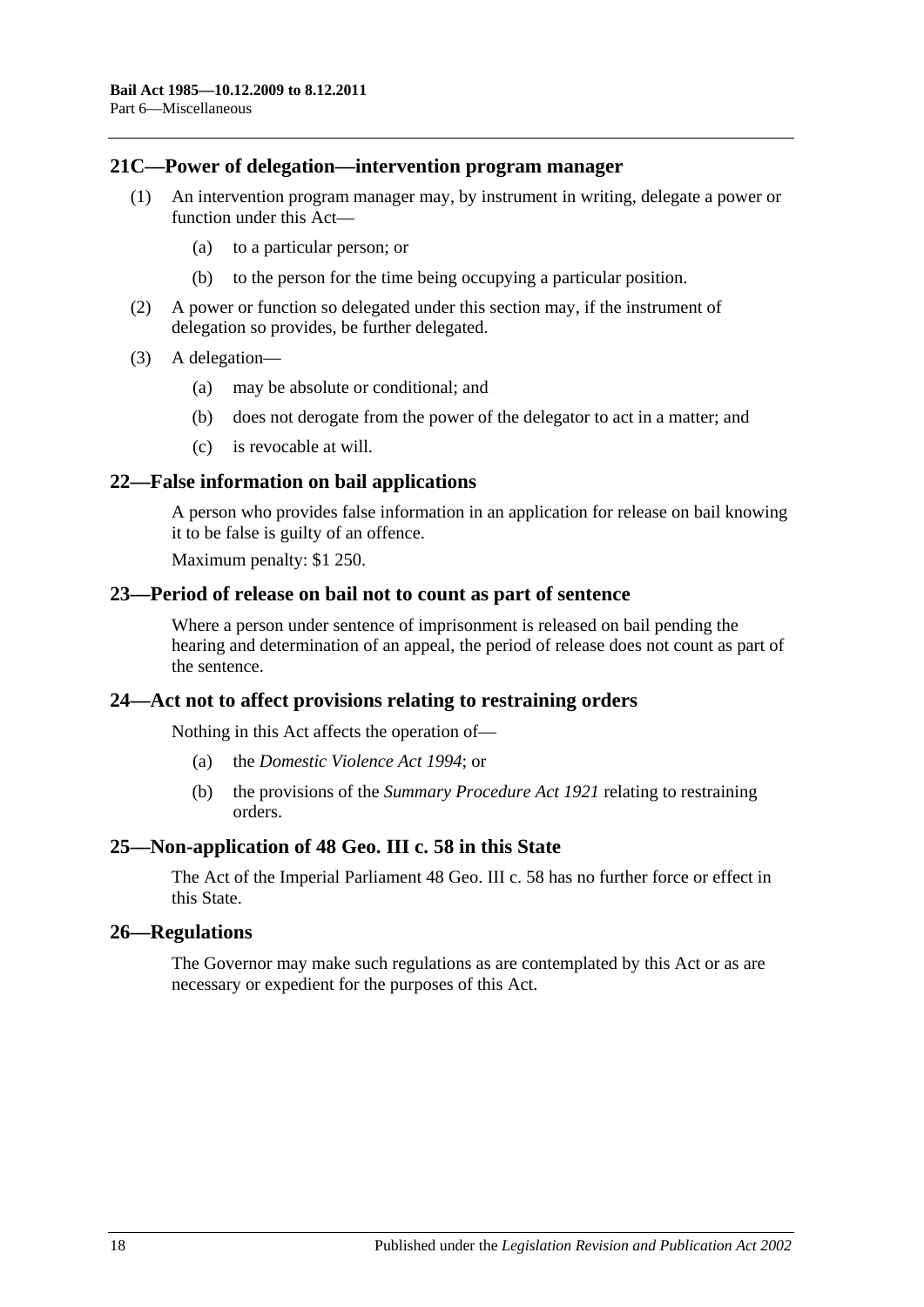## <span id="page-18-0"></span>**Legislative history**

## **Notes**

- Amendments of this version that are uncommenced are not incorporated into the text.
- Please note—References in the legislation to other legislation or instruments or to titles of bodies or offices are not automatically updated as part of the program for the revision and publication of legislation and therefore may be obsolete.
- Earlier versions of this Act (historical versions) are listed at the end of the legislative history.
- For further information relating to the Act and subordinate legislation made under the Act see the Index of South Australian Statutes or www.legislation.sa.gov.au.

## **Principal Act and amendments**

New entries appear in bold.

| Year | No | Title                                                                                           | Assent     | Commencement                                                           |
|------|----|-------------------------------------------------------------------------------------------------|------------|------------------------------------------------------------------------|
| 1985 | 5  | Bail Act 1985                                                                                   | 7.3.1985   | 7.7.1985 (Gazette 9.5.1985 p1399)                                      |
| 1986 | 33 | Statutes Amendment (Children's Bail) 10.4.1986<br>Act 1986                                      |            | 30.3.1987 (Gazette 26.2.1987 p440)                                     |
| 1987 | 32 | <b>Bail Act Amendment Act 1987</b>                                                              | 23.4.1987  | 4.10.1987 (Gazette 30.7.1987 p273)                                     |
| 1990 | 23 | <b>Statute Law Revision Act 1990</b>                                                            | 26.4.1990  | Sch 2-29.6.1990 (Gazette 14.6.1990)<br>p1606                           |
| 1991 | 49 | Director of Public Prosecutions<br>Act 1991                                                     | 21.11.1991 | 6.7.1992 (Gazette 25.6.1992 p1869)                                     |
| 1991 | 69 | <b>Statutes Repeal and Amendment</b><br>(Courts) Act 1991                                       | 12.12.1991 | 6.7.1992 (Gazette 2.7.1992 p209)                                       |
| 1993 | 62 | Statutes Amendment (Courts)<br>Act 1993                                                         | 27.5.1993  | ss 19–23–1.7.1993 (Gazette 24.6.1993<br>p2047                          |
| 1993 | 94 | <b>Statutes Repeal and Amendment</b><br>(Children's Protection and Young<br>Offenders) Act 1993 | 4.11.1993  | 1.1.1994 (Gazette 4.11.1993 p2177)                                     |
| 1994 | 22 | Domestic Violence Act 1994                                                                      | 26.5.1994  | 1.8.1994 (Gazette 14.7.1994 p68)                                       |
| 1995 | 27 | <b>Statutes Amendment</b><br>(Attorney-General's Portfolio)<br>Act 1995                         | 27.4.1995  | ss 4-11-10.7.1995 (Gazette 29.6.1995<br><i>p</i> 2973)                 |
| 1996 | 67 | <b>Statutes Amendment</b><br>(Attorney-General's Portfolio)<br>Act 1996                         | 15.8.1996  | ss 4 & 5-17.10.1996 (Gazette<br>17.10.1996 p1361)                      |
| 1999 | 42 | <b>Statutes Amendment and Repeal</b><br>(Justice Portfolio) Act 1999                            | 5.8.1999   | Pt 3 (ss 5-10)-1.9.2000 (Gazette<br>11.5.2000 p2472)                   |
| 2005 | 49 | <b>Statutes Amendment (Intervention</b><br>Programs and Sentencing Procedures)<br>Act 2005      | 27.10.2005 | Pt 2 (ss $4 \& 5$ ) and Sch 1-19.12.2005<br>(Gazette 15.12.2005 p4326) |
| 2005 | 56 | Justices of the Peace Act 2005                                                                  | 17.11.2005 | Sch 2 (cl 7)-1.7.2006 (Gazette<br>22.6.2006 p2012)                     |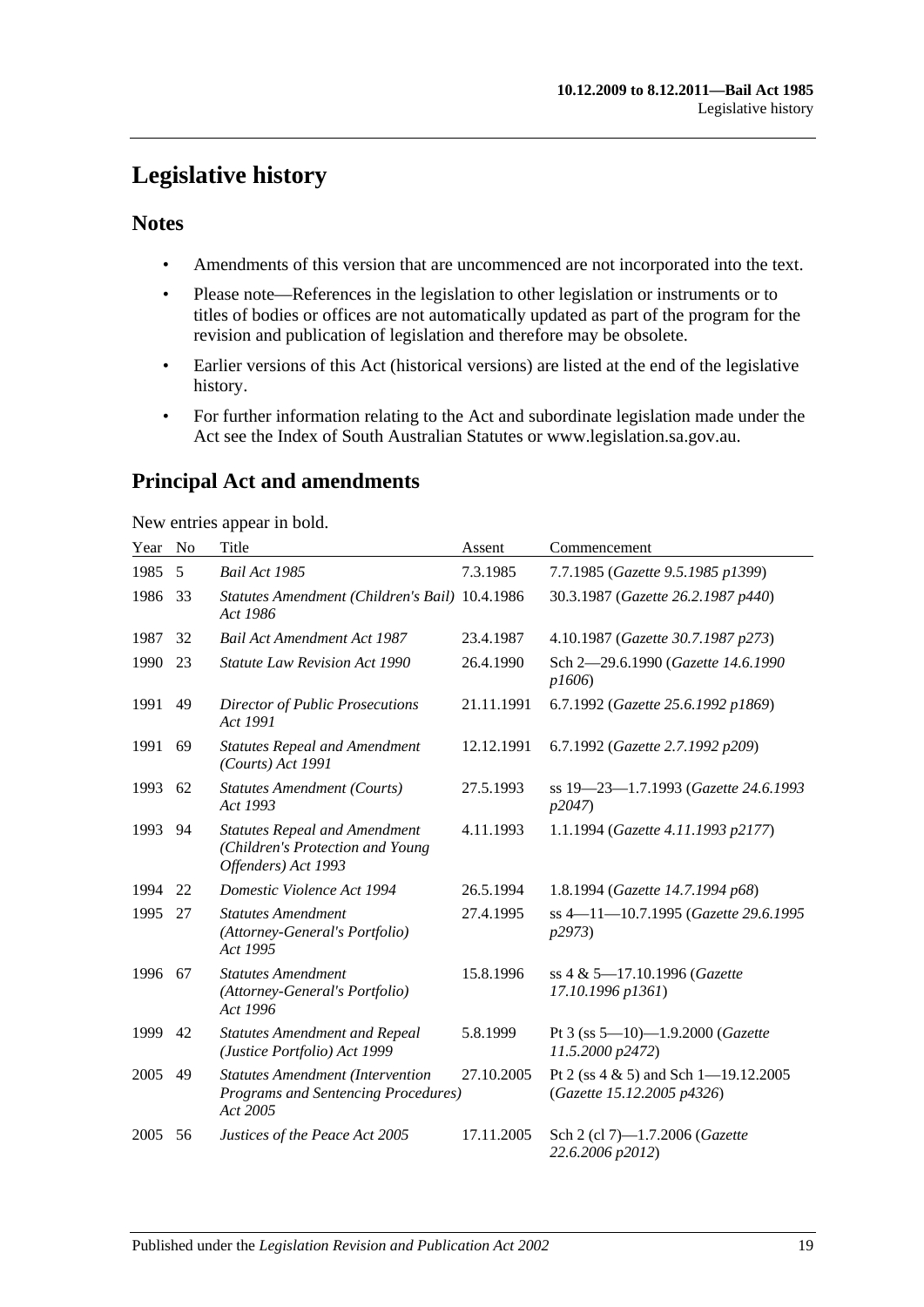## **Bail Act 1985—10.12.2009 to 8.12.2011**

Legislative history

| 2005 | -81 | Statutes Amendment (Vehicle and<br>Vessel Offences) Act 2005  | 8.12.2005  | Pt 3 (s 13)–30.7.2006 ( <i>Gazette</i><br>27.7.2006 p2400)           |
|------|-----|---------------------------------------------------------------|------------|----------------------------------------------------------------------|
| 2006 | -17 | Statutes Amendment (New Rules of<br>Civil Procedure) Act 2006 | 6.7.2006   | Pt 11 (ss $45-47$ ) $-4.9.2006$ ( <i>Gazette</i><br>17.8.2006 p2831) |
| 2007 | 48  | <b>Statutes Amendment (Victims of</b><br>Crime) Act 2007      | 8.11.2007  | Pt 2 (s 4)-17.7.2008 ( <i>Gazette 17.7.2008</i><br>p3372             |
| 2008 | -13 | Serious and Organised Crime<br>$(Control)$ Act 2008           | 15.5.2008  | Sch 1 (cl 2)-4.9.2008 (Gazette 4.9.2008)<br><i>p4227</i> )           |
| 2009 | 18  | Cross-border Justice Act 2009                                 | 21.5.2009  | Sch 1 (cl 2)-1.11.2009 ( <i>Gazette</i><br>29.10.2009 p4982)         |
| 2009 | 73  | <b>Bail (Arson) Amendment Act 2009</b>                        | 10.12.2009 | 10.12.2009                                                           |
| 2009 | 85  | Intervention Orders (Prevention of<br>Abuse) Act 2009         | 10.12.2009 | Sch 1 (cll 2-4)-9.12.2011 (Gazette<br>20.10.2011 p4269)              |

## **Provisions amended**

New entries appear in bold.

| Entries that relate to provisions that have been deleted appear in italics. |  |  |  |
|-----------------------------------------------------------------------------|--|--|--|
|-----------------------------------------------------------------------------|--|--|--|

| Provision                        | How varied                                                 | Commencement |
|----------------------------------|------------------------------------------------------------|--------------|
| Pt1                              |                                                            |              |
| s <sub>2</sub>                   | deleted by $23/1990 s 3(1)$ (Sch 2)                        | 29.6.1990    |
| $s \; 3(1)$                      |                                                            |              |
| s(3(1))                          | s 3 redesignated as s $3(1)$ by $33/1986$ s $3(c)$         | 30.3.1987    |
| case manager                     | inserted by $49/2005$ s $4(1)$                             | 19.12.2005   |
| child                            | inserted by $33/1986$ s $3(a)$                             | 30.3.1987    |
| community<br>corrections officer | inserted by 42/1999 s 5                                    | 1.9.2000     |
| guardian                         | inserted by $33/1986$ s $3(b)$                             | 30.3.1987    |
| intervention<br>program          | inserted by $49/2005$ s $4(2)$                             | 19.12.2005   |
| intervention<br>program manager  | inserted by $49/2005$ s $4(2)$                             | 19.12.2005   |
| victim                           | amended by 32/1987 s 3                                     | 4.10.1987    |
| $s \; 3(2)$                      | inserted by $33/1986$ s $3(c)$                             | 30.3.1987    |
|                                  | amended by 23/1990 s 3(1) (Sch 2)                          | 29.6.1990    |
| s <sub>4</sub>                   |                                                            |              |
| s(4(1))                          | s 4 amended by $33/1986$ s 3(d)                            | 30.3.1987    |
|                                  | s 4 amended and redesignated as $s$ 4(1) by<br>32/1987 s 4 | 4.10.1987    |
|                                  | amended by 23/1990 s 3(1) (Sch 2)                          | 29.6.1990    |
|                                  | amended by 62/1993 s 19                                    | 1.7.1993     |
| s(4(2)                           | inserted by $32/1987$ s 4(c)                               | 4.10.1987    |
| s <sub>5</sub>                   |                                                            |              |
| s 5(1)                           | amended by 32/1987 s 5                                     | 4.10.1987    |
|                                  | amended by 23/1990 s 3(1) (Sch 2)                          | 29.6.1990    |
|                                  | amended by 62/1993 s 20                                    | 1.7.1993     |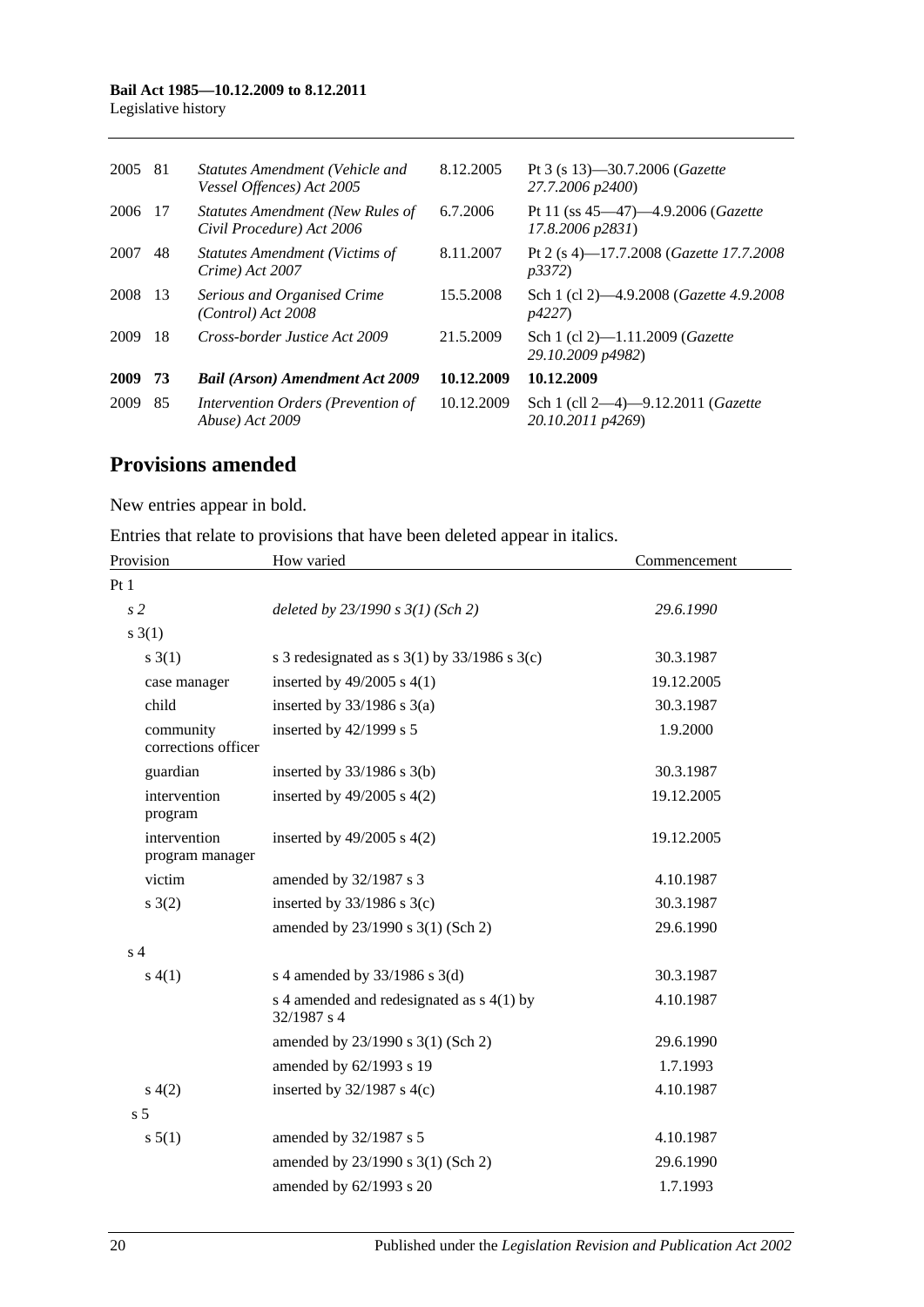#### **10.12.2009 to 8.12.2011—Bail Act 1985** Legislative history

|                     | amended by 27/1995 s 4                             | 10.7.1995                    |
|---------------------|----------------------------------------------------|------------------------------|
|                     | amended by $67/1996$ s $4(a)$                      | 17.10.1996                   |
|                     | amended by 56/2005 Sch 2 cl 7                      | 1.7.2006                     |
| $s\ 5(2)$           | substituted by $67/1996$ s $4(b)$                  | 17.10.1996                   |
| Pt 2                |                                                    |                              |
| s <sub>6</sub>      |                                                    |                              |
| s(6(1))             | amended by 23/1990 s 3(1) (Sch 2)                  | 29.6.1990                    |
|                     | amended by $62/1993$ s $21(a)$                     | 1.7.1993                     |
|                     | amended by 42/1999 s 6                             | 1.9.2000                     |
| s(6(1a))            | inserted by $33/1986$ s $3(e)$                     | 30.3.1987                    |
|                     | amended by 23/1990 s 3(1) (Sch 2)                  | 29.6.1990                    |
| s(6(1b))            | inserted by $62/1993$ s $21(b)$                    | 1.7.1993                     |
| s(63)               | substituted by 32/1987 s 6                         | 4.10.1987                    |
| s 6(4)              | substituted by 32/1987 s 6                         | 4.10.1987                    |
|                     | amended by 17/2006 s 45                            | 4.9.2006                     |
| s(6(5)              | inserted by 32/1987 s 6                            | 4.10.1987                    |
| $\sqrt{s}$ 7        |                                                    |                              |
| s(7(1)              | amended by 23/1990 s 3(1) (Sch 2)                  | 29.6.1990                    |
| s $7(3)$ and $(4)$  | substituted by 32/1987 s 7                         | 4.10.1987                    |
| $s \, 7(5)$ and (6) | inserted by 32/1987 s 7                            | 4.10.1987                    |
| Pt 3                |                                                    |                              |
| $\sqrt{s}$ 8        |                                                    |                              |
| s(1)                | substituted by 32/1987 s 8                         | 4.10.1987                    |
| s(8(1a))            | inserted by 32/1987 s 8                            | 4.10.1987                    |
|                     | amended by 23/1990 s 3(1) (Sch 2)                  | 29.6.1990                    |
| s(2)                | amended by 23/1990 s 3(1) (Sch 2)                  | 29.6.1990                    |
| s(2a)               | inserted by $33/1986$ s 3(f)                       | 30.3.1987                    |
| s(3)                | amended by 23/1990 s 3(1) (Sch 2)                  | 29.6.1990                    |
| s 9                 |                                                    |                              |
| $s\,9(2)$           | amended by 23/1990 s 3(1) (Sch 2)                  | 29.6.1990                    |
| 10                  |                                                    |                              |
| 10(1)               | amended by 23/1990 s 3(1) (Sch 2)                  | 29.6.1990                    |
|                     | amended by $62/1993$ s $22(a)$                     | 1.7.1993                     |
|                     | (c) deleted by $22/1994$ Sch cl $2(a)$             | 1.8.1994                     |
|                     | amended by 85/2009 Sch 1 cl 2                      | uncommenced-not incorporated |
| 10(2)               | amended by 23/1990 s 3(1) (Sch 2)                  | 29.6.1990                    |
| 10(3)               | inserted by 62/1993 s 22(b)                        | 1.7.1993                     |
| 10(4)               | inserted by 22/1994 Sch cl 2(b)                    | 1.8.1994                     |
| s 10A               | inserted by 81/2005 s 13                           | 30.7.2006                    |
| 10A(2)              | substituted by 48/2007 s 4                         | 17.7.2008                    |
|                     | substituted by 13/2008 Sch 1 cl 2                  | 4.9.2008                     |
|                     | prescribed applicant amended by 85/2009 Sch 1 cl 3 | uncommenced-not incorporated |
|                     | amended by 73/2009 s 3                             | 10.12.2009                   |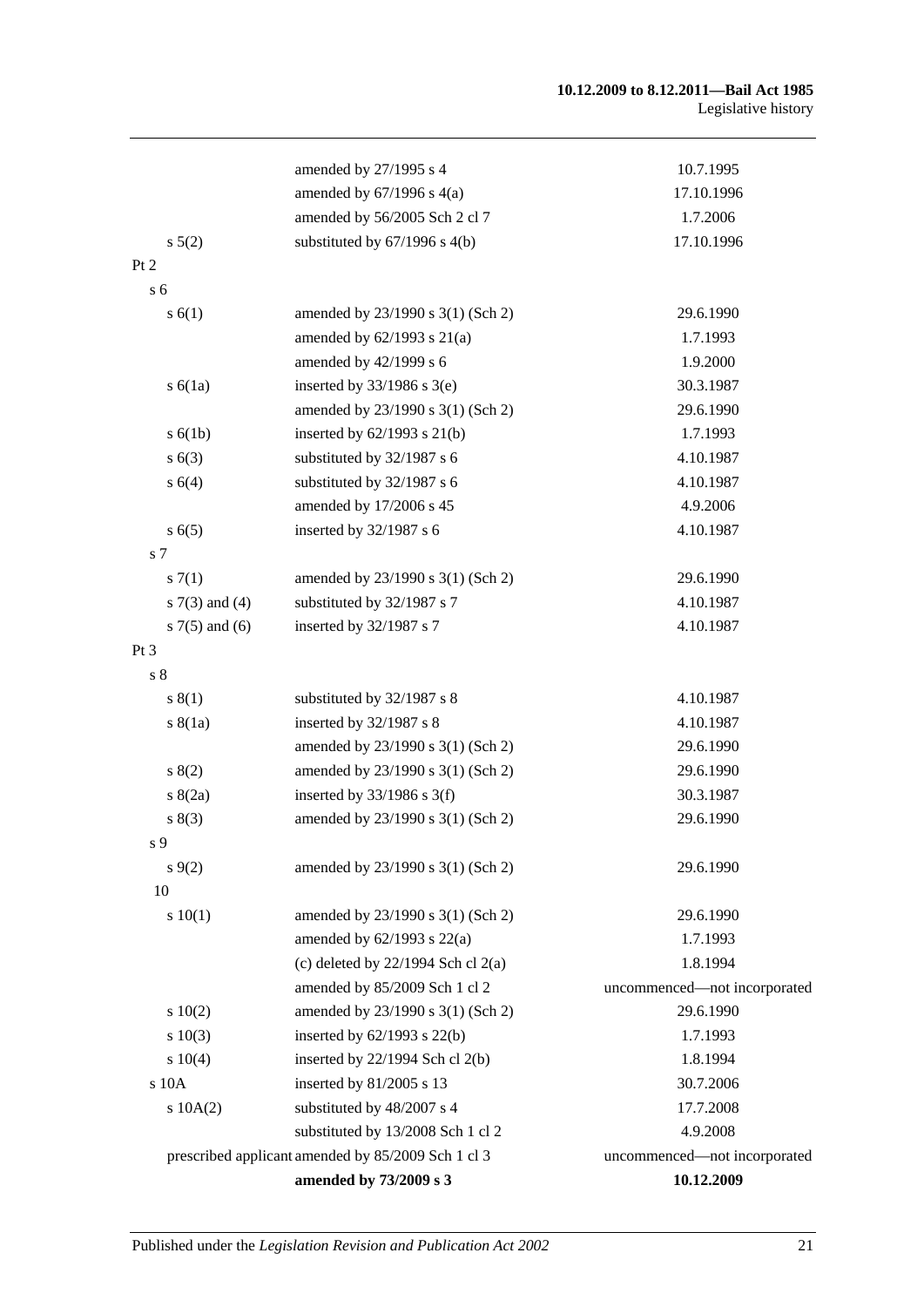#### s 11

| s 11(2)             | amended by $33/1986$ s $3(g)$       | 30.3.1987 |
|---------------------|-------------------------------------|-----------|
|                     | amended by $32/1987$ s $9(a)$       | 4.10.1987 |
|                     | amended by 23/1990 s 3(1) (Sch 2)   | 29.6.1990 |
|                     | amended by $42/1999$ s $7(a)$ , (b) | 1.9.2000  |
| s 11(2a)            | inserted by $32/1987$ s $9(b)$      | 4.10.1987 |
| s 11(3)             | amended by $33/1986$ s $3(m)$       | 30.3.1987 |
|                     | substituted by $32/1987$ s $9(b)$   | 4.10.1987 |
|                     | amended by 23/1990 s 3(1) (Sch 2)   | 29.6.1990 |
| s 11(3a)            | inserted by $32/1987$ s $9(b)$      | 4.10.1987 |
|                     | amended by 23/1990 s 3(1) (Sch 2)   | 29.6.1990 |
| s $11(4)$ and $(5)$ | amended by 23/1990 s 3(1) (Sch 2)   | 29.6.1990 |
| s 11(6)             | substituted by $32/1987$ s $9(c)$   | 4.10.1987 |
|                     | amended by 23/1990 s 3(1) (Sch 2)   | 29.6.1990 |
|                     | amended by $27/1995$ s $5(a)$       | 10.7.1995 |
|                     | amended by 42/1999 s 7(c)           | 1.9.2000  |
|                     | (b) deleted by $42/1999$ s $7(c)$   | 1.9.2000  |
| s 11(7)             | amended by 23/1990 s 3(1) (Sch 2)   | 29.6.1990 |
| s 11(7a)            | inserted by $32/1987$ s $9(d)$      | 4.10.1987 |
|                     | amended by $42/1999$ s $7(d)$       | 1.9.2000  |
| s 11(7b)            | inserted by $32/1987$ s $9(d)$      | 4.10.1987 |
|                     | amended by 23/1990 s 3(1) (Sch 2)   | 29.6.1990 |
|                     | amended by 42/1999 s 7(e)           | 1.9.2000  |
| s 11(8)             | amended by $33/1986$ s $3(n)$       | 30.3.1987 |
|                     | amended by 23/1990 s 3(1) (Sch 2)   | 29.6.1990 |
|                     | amended by 42/1999 s 7(f)           | 1.9.2000  |
| s 11(9)             | inserted by $32/1987$ s $9(e)$      | 4.10.1987 |
|                     | substituted by $27/1995$ s $5(b)$   | 10.7.1995 |
| s 11(10)            | inserted by $32/1987$ s $9(e)$      | 4.10.1987 |
| s 11(11)            | inserted by $32/1987$ s $9(e)$      | 4.10.1987 |
|                     | amended by 23/1990 s 3(1) (Sch 2)   | 29.6.1990 |
|                     | substituted by $42/1999$ s $7(g)$   | 1.9.2000  |
| s 11(12)            | inserted by $32/1987$ s $9(e)$      | 4.10.1987 |
|                     | deleted by $42/1999$ s $7(g)$       | 1.9.2000  |
|                     | inserted by 18/2009 Sch 1 cl 2      | 1.11.2009 |
| s 12                |                                     |           |
| 12(1)               | amended by 23/1990 s 3(1) (Sch 2)   | 29.6.1990 |
| s 13                |                                     |           |
| s 13(1)             | amended by 33/1986 s 3(o), (p)      | 30.3.1987 |
|                     | amended by 23/1990 s 3(1) (Sch 2)   | 29.6.1990 |
| $s\ 13(2)$          | amended by $33/1986$ s $3(q)$       | 30.3.1987 |
|                     | amended by 23/1990 s 3(1) (Sch 2)   | 29.6.1990 |
|                     | amended by $94/1993$ s $5(a)$       | 1.1.1994  |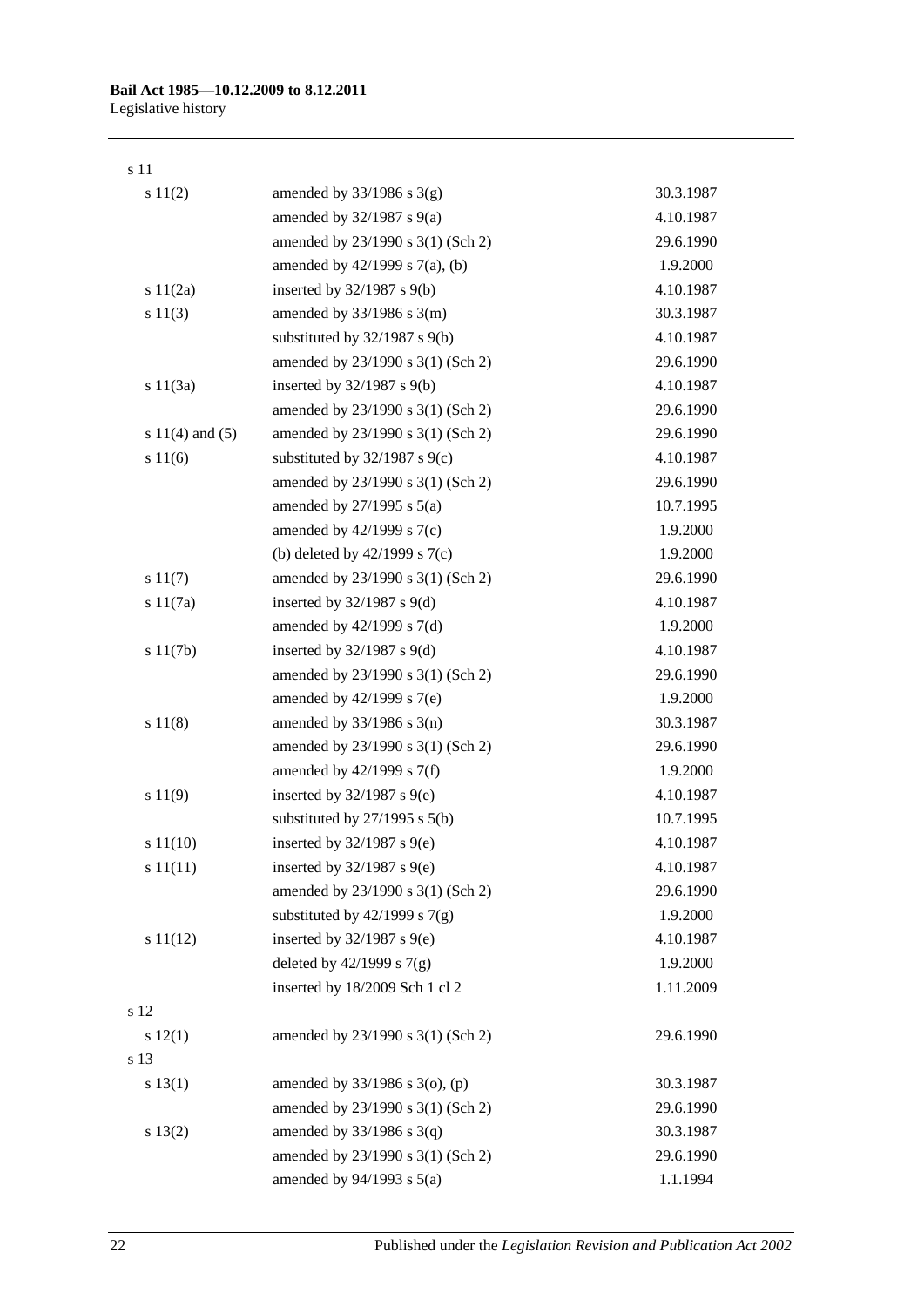#### **10.12.2009 to 8.12.2011—Bail Act 1985** Legislative history

|                     | substituted by $27/1995$ s $6(a)$   | 10.7.1995  |
|---------------------|-------------------------------------|------------|
| s 13(3)             | amended by $33/1986$ s $3(r)$       | 30.3.1987  |
|                     | amended by 23/1990 s 3(1) (Sch 2)   | 29.6.1990  |
|                     | amended by $94/1993$ s $5(a)$       | 1.1.1994   |
|                     | amended by 67/1996 s 5              | 17.10.1996 |
| s 13(4)             | amended by 23/1990 s 3(1) (Sch 2)   | 29.6.1990  |
|                     | amended by 94/1993 s 5(b)           | 1.1.1994   |
| s 13(5)             | inserted by $94/1993$ s $5(c)$      | 1.1.1994   |
|                     | amended by 27/1995 s 6(b)           | 10.7.1995  |
| Pt 4                |                                     |            |
| s <sub>14</sub>     |                                     |            |
| $s\ 14(2)$          | amended by $33/1986$ s $3(s)$       | 30.3.1987  |
|                     | amended by 27/1995 s 7              | 10.7.1995  |
| $s\ 14(3)$ - (5)    | amended by 23/1990 s 3(1) (Sch 2)   | 29.6.1990  |
| s <sub>15</sub>     |                                     |            |
| s 15(1)             | amended by $33/1986$ s 3(t)         | 30.3.1987  |
|                     | amended by 23/1990 s 3(1) (Sch 2)   | 29.6.1990  |
|                     | amended by $27/1995$ s $8(a)$ , (b) | 10.7.1995  |
| s 15(2)             | amended by $33/1986$ s $3(u)$ , (v) | 30.3.1987  |
|                     | amended by 23/1990 s 3(1) (Sch 2)   | 29.6.1990  |
|                     | amended by $27/1995$ s $8(c)$ —(e)  | 10.7.1995  |
| s 15(3)             | amended by $33/1986$ s 3(w), (x)    | 30.3.1987  |
|                     | amended by 23/1990 s 3(1) (Sch 2)   | 29.6.1990  |
|                     | amended by 27/1995 s 8(f)           | 10.7.1995  |
| s 15A               | inserted by 32/1987 s 10            | 4.10.1987  |
| $s$ 15A $(3)$       | amended by 17/2006 s 46             | 4.9.2006   |
| s <sub>16</sub>     | substituted by 32/1987 s 11         | 4.10.1987  |
| Pt 5                |                                     |            |
| s 17                |                                     |            |
| s 17(1)             | amended by 23/1990 s 3(1) (Sch 2)   | 29.6.1990  |
|                     | amended by $27/1995$ s $9(a)$       | 10.7.1995  |
|                     | amended by 42/1999 s 8              | 1.9.2000   |
| s 17(2)             | amended by 23/1990 s 3(1) (Sch 2)   | 29.6.1990  |
|                     | substituted by $27/1995$ s $9(b)$   | 10.7.1995  |
| $s\ 17(3)$          | amended by $27/1995$ s $9(c)$       | 10.7.1995  |
| s 17(3a)            | inserted by 32/1987 s 12            | 4.10.1987  |
|                     | deleted by $27/1995 s 9(d)$         | 10.7.1995  |
| s 17A               | inserted by 32/1987 s 13            | 4.10.1987  |
|                     | amended by 23/1990 s 3(1) (Sch 2)   | 29.6.1990  |
|                     | amended by 42/1999 s 9              | 1.9.2000   |
| s 18                |                                     |            |
| s $18(1)$ and $(2)$ | amended by 23/1990 s 3(1) (Sch 2)   | 29.6.1990  |
| s 18(3)             | inserted by 32/1987 s 14            | 4.10.1987  |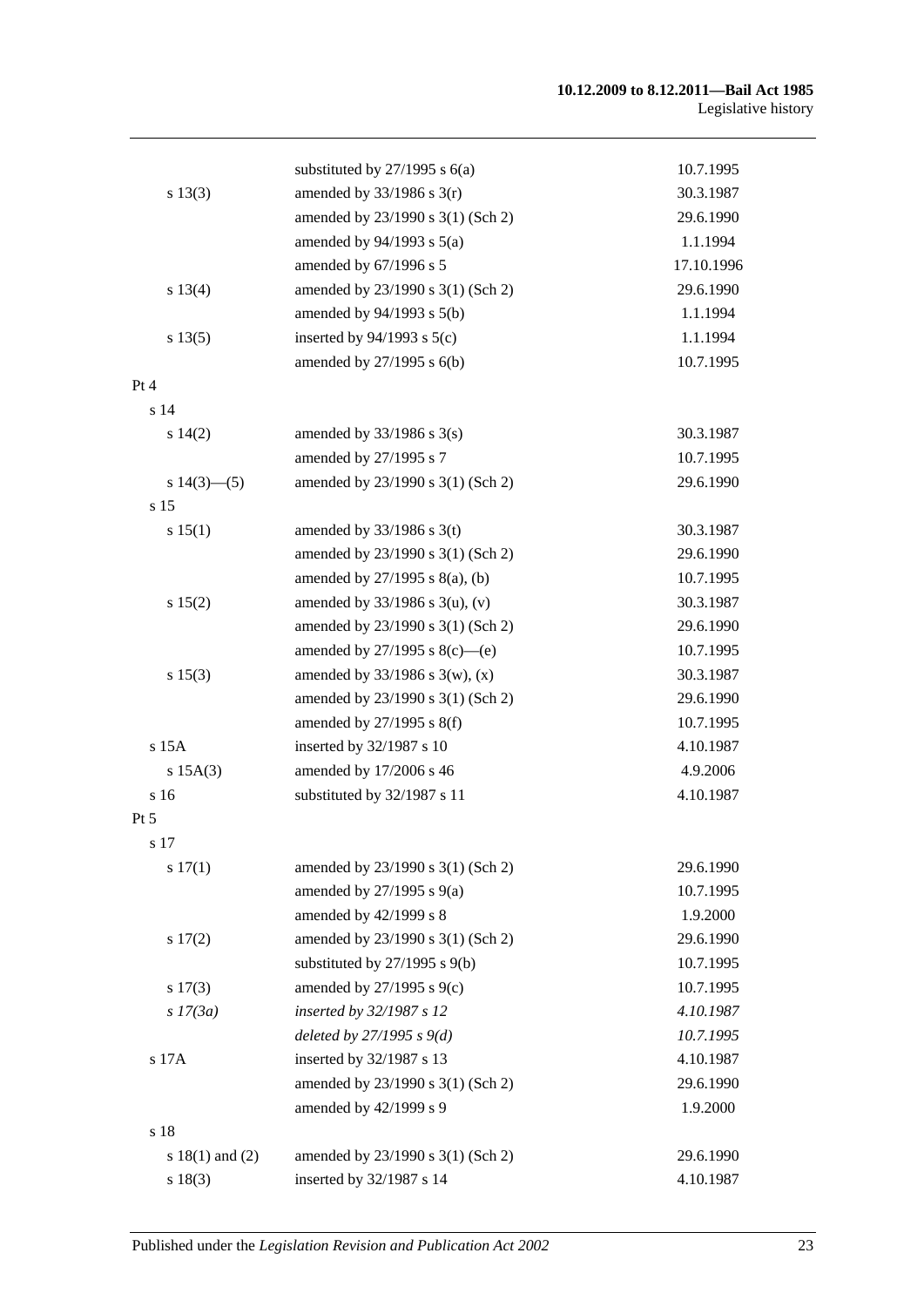|                | amended by 27/1995 s 10                      | 10.7.1995                    |
|----------------|----------------------------------------------|------------------------------|
| s 19           |                                              |                              |
| s 19(1)        | amended by 23/1990 s 3(1) (Sch 2)            | 29.6.1990                    |
|                | amended by $27/1995$ s $11(a)$ , (b)         | 10.7.1995                    |
|                | amended by 17/2006 s 47(1)                   | 4.9.2006                     |
| s 19(2)        | substituted by $32/1987$ s $15(a)$           | 4.10.1987                    |
|                | amended by 27/1995 s 11(c)                   | 10.7.1995                    |
| s 19(3)        | amended by 27/1995 s 11(d)                   | 10.7.1995                    |
|                | amended by 17/2006 s 47(2)                   | 4.9.2006                     |
| s 19(3a)       | inserted by 32/1987 s 15(b)                  | 4.10.1987                    |
|                | substituted by 62/1993 s 23                  | 1.7.1993                     |
|                | amended by 27/1995 s 11(e)                   | 10.7.1995                    |
| s 20           | amended by $33/1986$ s $3(y)$                | 30.3.1987                    |
|                | substituted by 32/1987 s 16                  | 4.10.1987                    |
| Pt 6           |                                              |                              |
| s 21           | amended by 23/1990 s 3(1) (Sch 2)            | 29.6.1990                    |
| s 21A          | inserted by 32/1987 s 17                     | 4.10.1987                    |
|                | amended by 49/1991 Sch 2                     | 6.7.1992                     |
| ss 21B and 21C | inserted by 49/2005 s 5                      | 19.12.2005                   |
| s 22           | amended by 23/1990 s 3(1) (Sch 2)            | 29.6.1990                    |
|                | amended by 42/1999 s 10                      | 1.9.2000                     |
| s 23           |                                              |                              |
| $s\,23(1)$     | s 23 redesignated as s 23(1) by 32/1987 s 18 | 4.10.1987                    |
|                | substituted by 23/1990 s 3(1) (Sch 2)        | 29.6.1990                    |
|                | substituted by 69/1991 s 18                  | 6.7.1992                     |
| $s\,23(2)$     | inserted by 32/1987 s 18                     | 4.10.1987                    |
| s 24           | amended by $33/1986$ s $3(z)$                | 30.3.1987                    |
|                | amended by 23/1990 s 3(1) (Sch 2)            | 29.6.1990                    |
|                | substituted by 22/1994 Sch cl 2(c)           | 1.8.1994                     |
|                | amended by 85/2009 Sch 1 cl 4                | uncommenced-not incorporated |

## **Transitional etc provisions associated with Act or amendments**

## *Statutes Amendment (Intervention Programs and Sentencing Procedures) Act 2005, Sch 1*

## **1—Review of services included on intervention programs**

(1) Either House of Parliament may, not before the first anniversary of the commencement of this Act, require the Ombudsman to carry out an investigation concerning the value and effectiveness of all services included on intervention programs (within the meaning of the *[Bail Act](http://www.legislation.sa.gov.au/index.aspx?action=legref&type=act&legtitle=Bail%20Act%201985) 1985* and the *[Criminal Law \(Sentencing\)](http://www.legislation.sa.gov.au/index.aspx?action=legref&type=act&legtitle=Criminal%20Law%20(Sentencing)%20Act%201988)  Act [1988](http://www.legislation.sa.gov.au/index.aspx?action=legref&type=act&legtitle=Criminal%20Law%20(Sentencing)%20Act%201988)*) in the 12 month period following that commencement (or another period specified by the House).